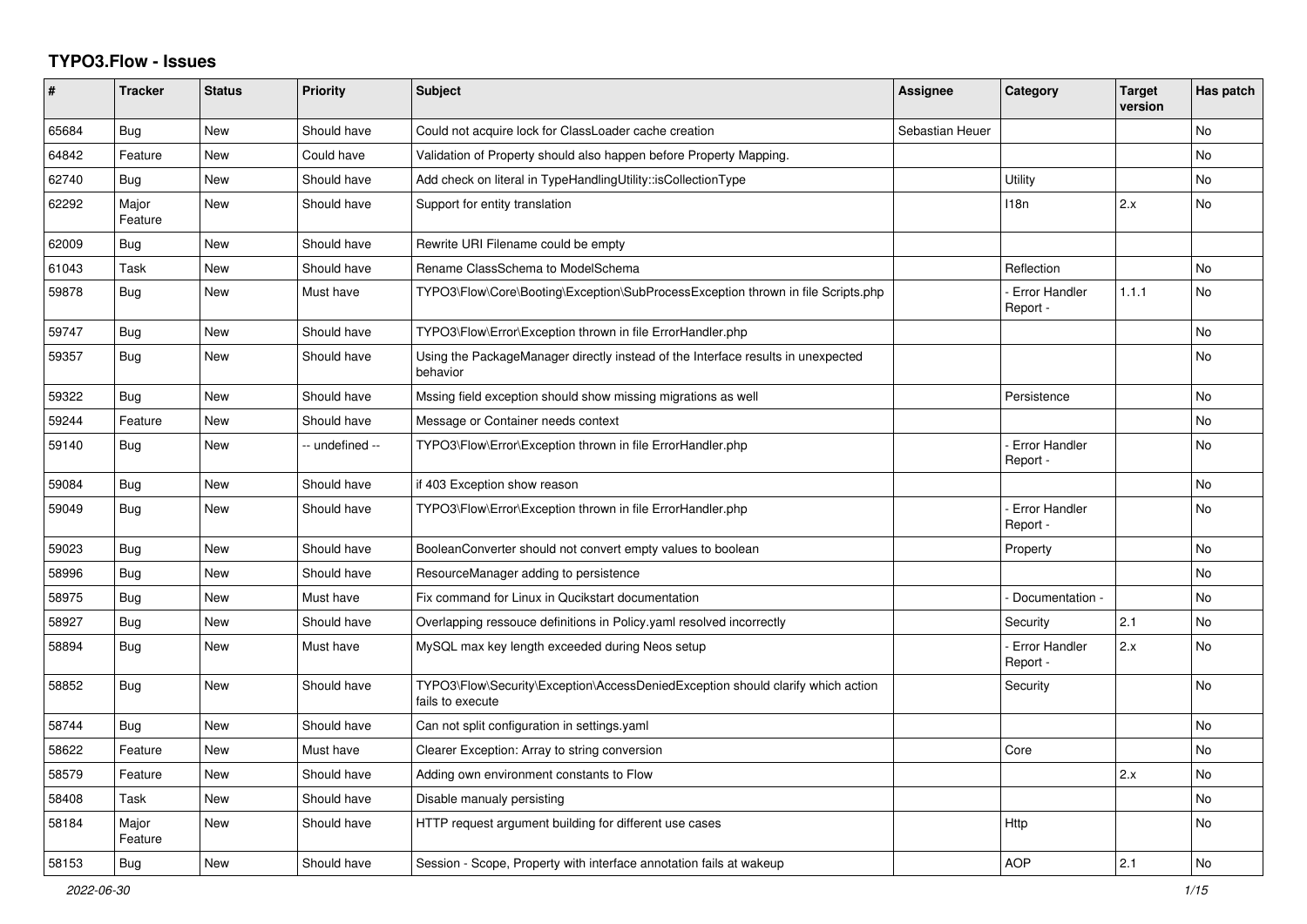| ∦     | <b>Tracker</b>   | <b>Status</b> | <b>Priority</b> | <b>Subject</b>                                                                                                       | <b>Assignee</b>  | Category        | <b>Target</b><br>version | Has patch |
|-------|------------------|---------------|-----------------|----------------------------------------------------------------------------------------------------------------------|------------------|-----------------|--------------------------|-----------|
| 57972 | Bug              | New           | Should have     | Missing @ManyToOne in example for resource                                                                           |                  | Documentation - |                          | <b>No</b> |
| 57815 | <b>Bug</b>       | <b>New</b>    | Should have     | Invalid resources are saved in the persistent resources folder                                                       |                  | Resource        |                          | <b>No</b> |
| 57796 | <b>Bug</b>       | New           | Should have     | XLIFF Fails if $id ==$ nodedata                                                                                      |                  |                 |                          | No        |
| 57763 | Feature          | <b>New</b>    | Should have     | Allow controller / package / action as params in<br>\TYPO3\Fluid\ViewHelpers\Form\ButtonViewHelper                   |                  |                 |                          | No        |
| 57450 | <b>Bug</b>       | <b>New</b>    | Should have     | International E-Mail addresses (umlauts, etc.) are not validated correctly                                           |                  | Validation      |                          | <b>No</b> |
| 57437 | Bug              | New           | Should have     | Composer package replacement is not supported                                                                        |                  | Package         |                          | No        |
| 57374 | <b>Bug</b>       | New           | Should have     | Persisted entities saved in session are not resolved                                                                 |                  | Session         | 2.x                      | No        |
| 56916 | Feature          | New           | Should have     | Support PATCH request method as of RFC5789                                                                           |                  | Http            |                          | No        |
| 56744 | Feature          | <b>New</b>    | Must have       | stay logged in                                                                                                       |                  |                 |                          | No        |
| 56639 | Feature          | New           | Must have       | Implement "getPrivateStorageUriByResource()" for recieving (image-) file URIs                                        | Robert Lemke     |                 | 2.x                      |           |
| 56602 | Major<br>Feature | New           | Should have     | Handling Of Multi Identity Entities                                                                                  |                  | Persistence     |                          | <b>No</b> |
| 56573 | <b>Bug</b>       | <b>New</b>    | Should have     | Converting by Flow\Identity                                                                                          |                  | Persistence     |                          | <b>No</b> |
| 56556 | Feature          | New           | Should have     | support hasProperty and isProperty                                                                                   |                  |                 |                          | No        |
| 56544 | <b>Bug</b>       | <b>New</b>    | Must have       | FLOW Exception on tar package inclusion via composer                                                                 |                  | Core            |                          | <b>No</b> |
| 56486 | Feature          | New           | Should have     | Optimize the ObjectManager for performance                                                                           |                  |                 |                          | No        |
| 56107 | Bug              | <b>New</b>    | Should have     | Property mapping configuration only supports one wildcard at a time                                                  |                  | Property        |                          | No        |
| 56036 | Feature          | New           | Should have     | Optimize autoloading                                                                                                 |                  |                 |                          | No        |
| 55958 | Task             | New           | Should have     | RFC: Use PHP 5.4 closure features for direct ObjectAccess                                                            |                  |                 |                          | No        |
| 55957 | Task             | New           | Should have     | RFC: Optimize AOP proxies                                                                                            |                  | <b>AOP</b>      |                          | No        |
| 55954 | Bug              | New           | Should have     | Associations to ValueObjects should not be cascade all'd                                                             |                  |                 |                          | No        |
| 55953 | Task             | <b>New</b>    | Could have      | Repair and streamline ValueObject support                                                                            |                  | Persistence     |                          | <b>No</b> |
| 55937 | <b>Bug</b>       | New           | Must have       | FlashMessage queue is lost                                                                                           |                  | Session         |                          | No        |
| 55870 | Feature          | New           | Must have       | Enhance f:form.textfield or add a f:form.datefield VH with enhanced validation and<br>propertymapping                | Christian Müller |                 |                          | <b>No</b> |
| 55831 | Feature          | <b>New</b>    | Should have     | Different scenarios for session settings                                                                             |                  |                 |                          | <b>No</b> |
| 55719 | Feature          | New           | Could have      | Support additional Resource Folders                                                                                  |                  |                 |                          | No        |
| 55199 | Feature          | New           | Should have     | Avoid Buffering of Shell output                                                                                      |                  | Cli             |                          | No        |
| 54744 | <b>Bug</b>       | New           | Should have     | System.log contains many NOTICE Flow The argument "workspace" declared in<br>pointcut does not exist in method TYPO3 |                  | Log             |                          | No        |
| 54589 | <b>Bug</b>       | New           | Should have     | Role parent is not removed from roles MM table                                                                       |                  | Security        |                          | No        |
| 54549 | <b>Bug</b>       | New           | Must have       | PackageManager::createPackage is incompatible to PackageManagerInterface                                             |                  |                 |                          | No        |
| 54458 | <b>Bug</b>       | New           | Should have     | Missing Version Number in packages                                                                                   |                  | Package         |                          | No        |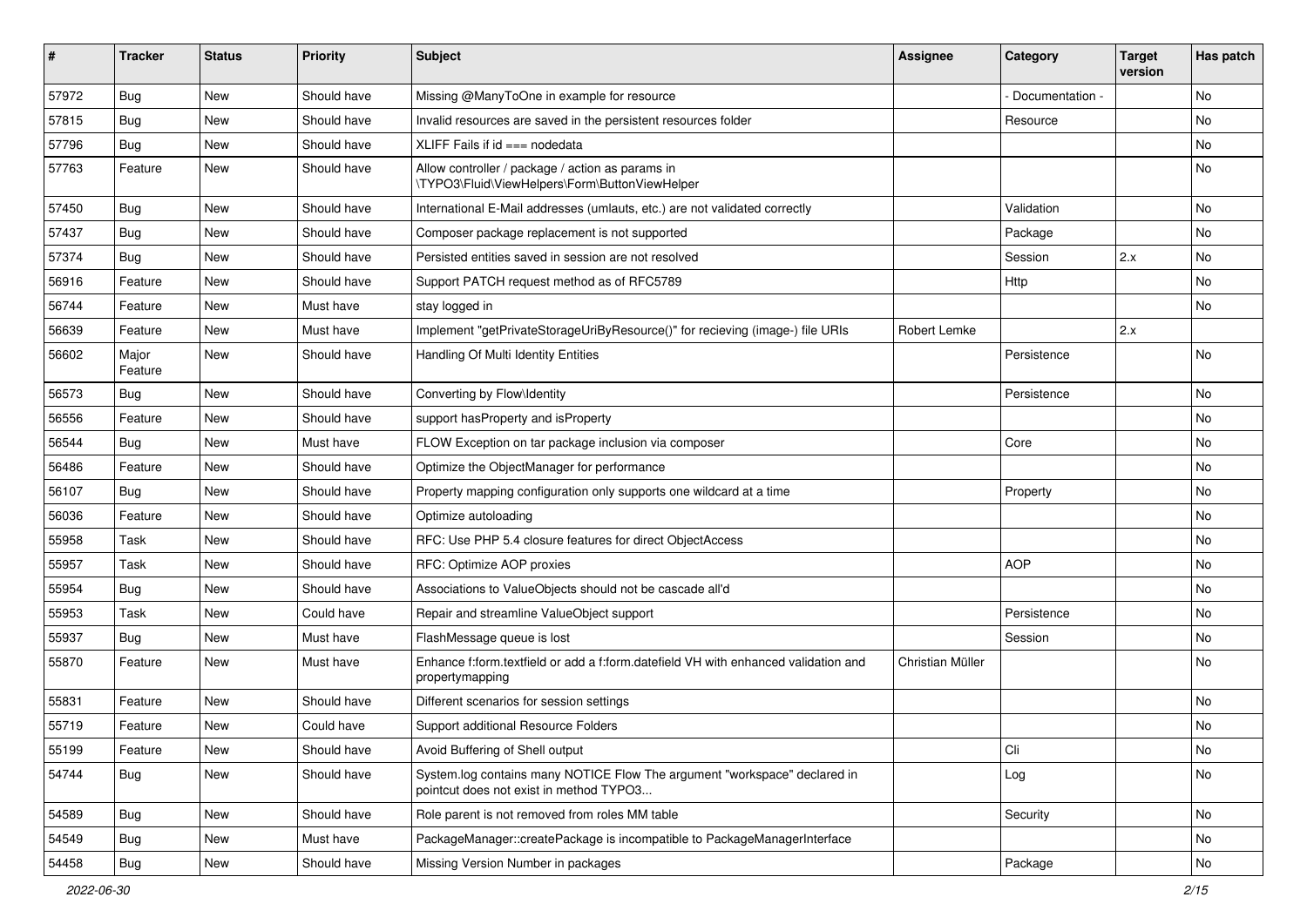| #     | <b>Tracker</b> | <b>Status</b> | <b>Priority</b> | <b>Subject</b>                                                                            | <b>Assignee</b>      | Category                         | Target<br>version | Has patch |
|-------|----------------|---------------|-----------------|-------------------------------------------------------------------------------------------|----------------------|----------------------------------|-------------------|-----------|
| 54451 | <b>Bug</b>     | <b>New</b>    | Must have       | No functionality at Apache environments with suexec                                       |                      |                                  |                   | <b>No</b> |
| 54446 | <b>Bug</b>     | New           | Should have     | Cache filebackend 'include once'                                                          |                      | Cache                            |                   | No        |
| 54381 | <b>Bug</b>     | New           | -- undefined -- | TYPO3\Flow\Core\Booting\Exception\SubProcessException thrown in file Scripts.php          |                      | <b>Error Handler</b><br>Report - |                   | <b>No</b> |
| 54181 | Bug            | <b>New</b>    | Could have      | Use date_default_timezone_get() instead of ini_get('date.timezone')                       |                      | Core                             |                   | Yes       |
| 54146 | Bug            | <b>New</b>    | Should have     | Different sorting of arguments in ACL Patterns doesnt work                                | Christian Müller     | Security                         |                   | No        |
| 54046 | Bug            | <b>New</b>    | Must have       | Removal of ValueObjects from a ManyToMany relationship is not possible                    |                      | Persistence                      | 2.1               | No        |
| 53851 | Bug            | <b>New</b>    | -- undefined -- | TYPO3\Flow\Core\Booting\Exception\SubProcessException thrown in file Scripts.php          |                      | Error Handler<br>Report -        |                   | <b>No</b> |
| 53620 | Bug            | <b>New</b>    | Should have     | Move Classes/TYPO3/Flow/Composer to own Package                                           |                      | Package                          |                   | <b>No</b> |
| 53533 | Bug            | <b>New</b>    | Should have     | Class reflection assumes reverse PSR-0, can lead to fail in autoloader                    |                      | Reflection                       |                   | No        |
| 53262 | Bug            | <b>New</b>    | Should have     | FileBakend have some race condition                                                       | Dominique Feyer      | Cache                            |                   | Yes       |
| 53224 | Bug            | <b>New</b>    | Should have     | Constructor in subclass breaks call chain leading to missing identifier / uuid            |                      | Object                           |                   | No        |
| 53189 | Bug            | <b>New</b>    | Should have     | Blog tutorial no longer works                                                             | <b>Philipp Maier</b> |                                  |                   | <b>No</b> |
| 53177 | Feature        | <b>New</b>    | Should have     | entity resource policy value support for `this`                                           |                      | Security                         |                   | No        |
| 52945 | <b>Bug</b>     | <b>New</b>    | Should have     | Excluded classes should only be excluded from reflection but still autoloaded             |                      |                                  |                   | No        |
| 52909 | Bug            | New           | Should have     | Class Loader fallback to non-proxy hides fatal errors                                     |                      | Core                             |                   | No        |
| 52590 | Feature        | New           | Should have     | Provide a way to get the Doctrine QueryBuilder                                            |                      |                                  |                   | No        |
| 52430 | Bug            | New           | Should have     | Cannot convert from UUID to auto-increment ID                                             |                      |                                  |                   | No        |
| 52185 | <b>Bug</b>     | <b>New</b>    | Could have      | PositionalArraySorter should detect recursive dependencies                                |                      | Utility                          |                   | No        |
| 52014 | <b>Bug</b>     | <b>New</b>    | Should have     | Migration makes fields NOT NULL even though not true                                      |                      | Persistence                      |                   | No        |
| 52005 | Bug            | <b>New</b>    | Could have      | TYPO3\Flow\Error\Exception thrown in file ErrorHandler.php                                |                      | - Error Handler<br>Report -      |                   | <b>No</b> |
| 51972 | Bug            | <b>New</b>    | Should have     | Joins for every deep property constraint make cartesian selection                         | Adrian Föder         |                                  |                   | Yes       |
| 51847 | <b>Bug</b>     | <b>New</b>    | Should have     | Overiding controller actions with other required parameter sets results in fatal error.   |                      | Reflection                       | 2.x               | No        |
| 51811 | Bug            | New           | Should have     | Improve session handle when the authenticated account is removed from persitance          | Dominique Feyer      |                                  |                   | Yes       |
| 51763 | Bug            | <b>New</b>    | Should have     | HttpRequest always returns content of the current request                                 |                      | Http                             |                   | No        |
| 51704 | <b>Bug</b>     | <b>New</b>    | -- undefined -- | TYPO3\Flow\Error\Exception thrown in file ErrorHandler.php                                |                      | - Error Handler<br>Report -      |                   | No        |
| 51530 | Task           | <b>New</b>    | Should have     | Improve speed of Files::readDirectoryRecursively using RecursiveDirectoryIterator?        |                      |                                  |                   | No        |
| 51489 | Bug            | New           | -- undefined -- | Doctrine\Common\Annotations\AnnotationException thrown in file<br>AnnotationException.php |                      | Annotations                      |                   | No        |
| 51459 | Feature        | <b>New</b>    | Should have     | Allow catching of particular exceptions on property mapping                               |                      | <b>MVC</b>                       |                   | No        |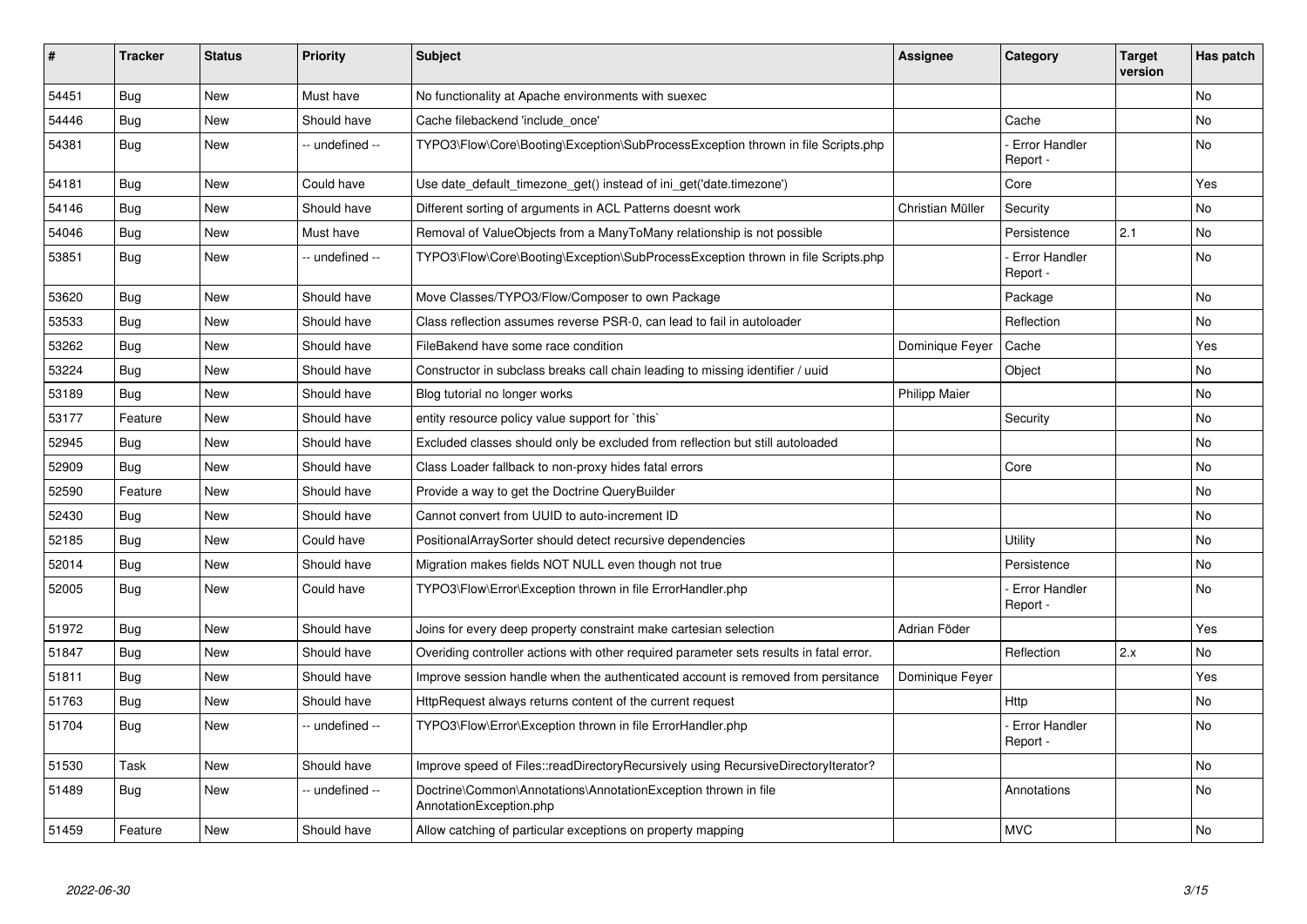| ∦     | <b>Tracker</b> | <b>Status</b> | <b>Priority</b> | <b>Subject</b>                                                                                                                         | <b>Assignee</b>  | Category                         | <b>Target</b><br>version | Has patch |
|-------|----------------|---------------|-----------------|----------------------------------------------------------------------------------------------------------------------------------------|------------------|----------------------------------|--------------------------|-----------|
| 51312 | <b>Bug</b>     | New           | Should have     | Default php error handler generates warning (when loading<br>TYPO3\Flow\Error\Exception class)                                         |                  | Core                             | 2.0                      | <b>No</b> |
| 51286 | Task           | New           | Should have     | Custom error views should introduce a controller context somehow                                                                       |                  |                                  |                          | No        |
| 51188 | <b>Bug</b>     | <b>New</b>    | Should have     | Doctrine does not respect AOP-injected properties                                                                                      |                  | Persistence                      |                          | No        |
| 51120 | <b>Bug</b>     | New           | Must have       | \TYPO3\Flow\Core\Booting::buildSubprocessCommand - wrong command if passed<br>more than one parameters                                 |                  | Core                             |                          | No        |
| 50901 | Feature        | New           | Should have     | @IgnoreValidation also for class fields                                                                                                |                  | Validation                       |                          | No        |
| 50869 | <b>Bug</b>     | New           | Could have      | key() invoked on object                                                                                                                |                  |                                  |                          | No        |
| 50382 | Task           | New           | Should have     | Impossible to use arguments in CLI that are added by overriding<br>initializeCommandMethodArguments()                                  |                  | Command                          |                          | No        |
| 50342 | <b>Bug</b>     | New           | Could have      | PropertyMapper: Use of interface method before implementation check                                                                    |                  |                                  |                          | No        |
| 50262 | Feature        | <b>New</b>    | Could have      | Add Keywords to composer Json                                                                                                          |                  | Package                          |                          | No        |
| 49801 | <b>Bug</b>     | New           | - undefined --  | TYPO3\Flow\Security\Exception\AccessDeniedException thrown in file<br>TYPO3_Flow_Security_Authorization_AccessDecisionVoterManager.php |                  | <b>Error Handler</b><br>Report - |                          | No        |
| 49780 | <b>Bug</b>     | New           | Should have     | Roles are not synchronized                                                                                                             |                  | Security                         |                          | No        |
| 49566 | <b>Bug</b>     | <b>New</b>    | Should have     | NULL source values are not handled correctly                                                                                           | Adrian Föder     | Property                         |                          | No        |
| 49423 | Bug            | New           | Must have       | Role name and packageKey are not accessible                                                                                            |                  |                                  |                          | No        |
| 49373 | <b>Bug</b>     | New           | Must have       | Methods policy with key "Controllers" is ignored                                                                                       |                  | Security                         |                          | No        |
| 49372 | <b>Bug</b>     | New           | Should have     | ObjectConverter ignores implemented interface when mapping subtype                                                                     |                  |                                  |                          | No        |
| 49050 | Feature        | <b>New</b>    | Should have     | Allow Subqueries in QueryInterface                                                                                                     |                  | Persistence                      |                          | No        |
| 49039 | Feature        | New           | Could have      | RFC: Use PSR-3 logger interface in Flow                                                                                                |                  | Log                              |                          | No        |
| 48898 | <b>Bug</b>     | <b>New</b>    | Must have       | configuration for roles fails if one of Policy.yaml files contain empty "roles array"                                                  | Christian Müller | Security                         | 2.0.1                    | <b>No</b> |
| 48873 | <b>Bug</b>     | New           | Should have     | Error when calling resourceManager->deleteResource on unpublished Resource                                                             |                  | - Error Handler<br>Report -      |                          | No        |
| 48862 | Feature        | New           | Should have     | Possibility to exclude package from file monitoring                                                                                    |                  | Monitor                          |                          | No        |
| 48430 | <b>Bug</b>     | <b>New</b>    | Should have     | Default validator-messages are not correctly formatted                                                                                 |                  |                                  |                          | No        |
| 48429 | Bug            | New           | Should have     | Remove- and update-actions on repository are not persisted                                                                             |                  |                                  |                          | No        |
| 48409 | Feature        | New           | Could have      | Introduce new Annotation "Slot" for wiring signal and slots                                                                            |                  | SignalSlot                       |                          | No        |
| 48093 | <b>Bug</b>     | New           | Must have       | AbstractCompositeValidators memory consumption continuously grow                                                                       |                  | Validation                       | 2.0.1                    | Yes       |
| 47951 | Feature        | New           | Should have     | Warn if persistence stack is not empty at the end of a get-request                                                                     |                  | Persistence                      |                          | No        |
| 47950 | <b>Bug</b>     | New           | Should have     | import of remote resources                                                                                                             |                  | Resource                         | 2.0.1                    | No        |
| 47487 | <b>Bug</b>     | New           | Should have     | Functional test classes in package without classes are not compiled                                                                    |                  | Core                             | 2.0.1                    | No        |
| 47456 | Feature        | New           | Should have     | ManyToOne and OneToOne Relations of Objects passed as Action Argument are<br>loaded automatically                                      |                  | Validation                       |                          | No        |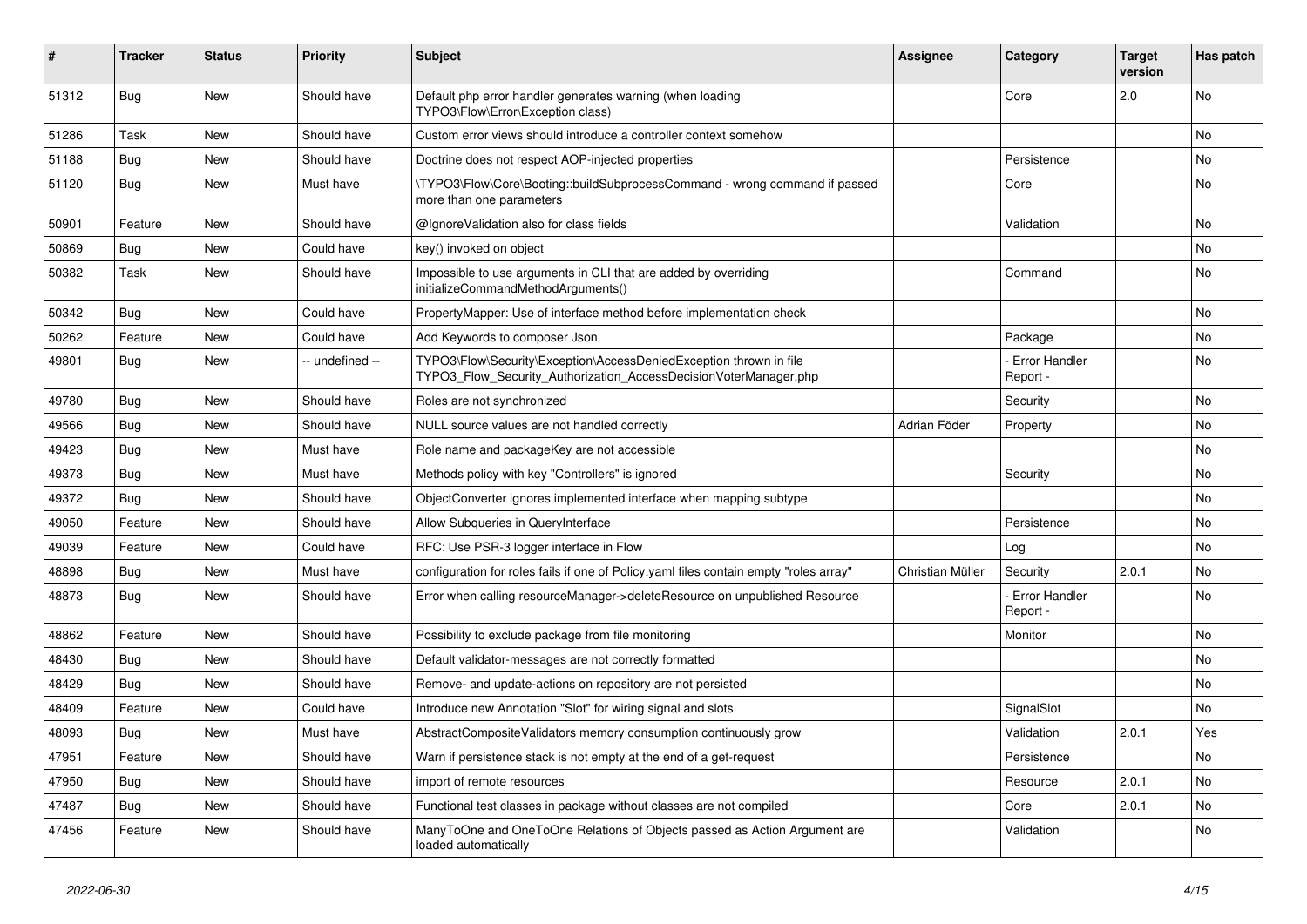| ∦     | <b>Tracker</b> | <b>Status</b> | <b>Priority</b> | <b>Subject</b>                                                                                          | <b>Assignee</b>       | Category          | <b>Target</b><br>version | Has patch |
|-------|----------------|---------------|-----------------|---------------------------------------------------------------------------------------------------------|-----------------------|-------------------|--------------------------|-----------|
| 47429 | Bug            | <b>New</b>    | Should have     | Global policy files no longer allowed                                                                   |                       | Security          |                          | No        |
| 47404 | Feature        | New           | Could have      | Add getters and setters methods for introduced properties                                               |                       | <b>AOP</b>        |                          | No        |
| 47273 | Feature        | New           | Should have     | Support mapping properties with differing types for setter and property                                 |                       | Property          |                          | No        |
| 47075 | Feature        | New           | Should have     | Make Exception more meaningful                                                                          |                       | Resource          |                          | No        |
| 47073 | Bug            | New           | Must have       | Cookie causes Error after Update                                                                        |                       | Http              |                          | No        |
| 46910 | Feature        | <b>New</b>    | Should have     | Composer integration - PackageStates.php                                                                |                       |                   |                          | No        |
| 46816 | Feature        | New           | Should have     | Add xcache cache backend                                                                                |                       | Cache             |                          | No        |
| 46716 | <b>Bug</b>     | New           | Must have       | Empty class names in Dependencylnjection proxy code when using Caches /<br>Factory-created dependencies |                       | Object            | 2.0.1                    | No        |
| 46689 | Bug            | <b>New</b>    | Must have       | The new ClassLoader swallows Fatal Errors                                                               | Marc Neuhaus          |                   |                          | No        |
| 46371 | Feature        | New           | Should have     | Support compilation of static information in proxy classes                                              | Christopher<br>Hlubek |                   |                          | No        |
| 46318 | Feature        | <b>New</b>    | Should have     | [caching framework] Extend cache interface to handle multiple entries                                   |                       | Cache             |                          | No        |
| 46216 | Feature        | <b>New</b>    | Should have     | Add wincache cache backend                                                                              |                       | Cache             |                          | No        |
| 46120 | <b>Bug</b>     | New           | Must have       | Important step missing in the installation chapter                                                      |                       | - Documentation - |                          | No        |
| 46097 | <b>Bug</b>     | New           | Must have       | Logged in user gets session of an other logged in user                                                  | Robert Lemke          | Session           |                          | No        |
| 46066 | Bug            | <b>New</b>    | Should have     | Currency formatter uses wrong format for ISO 4217 currency codes                                        |                       | 118n              |                          | No        |
| 46063 | Feature        | New           | Should have     | Implement username password provider with "remember me" persistent cookie                               | Christopher<br>Hlubek | Security          |                          | No        |
| 46050 | Feature        | <b>New</b>    | Could have      | To decouple log file writing at Logger->logException                                                    |                       | Log               |                          | No        |
| 46011 | Task           | New           | Should have     | Validate annotation with missing type should throw useful error                                         |                       | Validation        |                          | No        |
| 46010 | Bug            | New           | Should have     | Generating a DiscriminatorMap with base class in different namespace does not work                      |                       | Persistence       |                          | No        |
| 46009 | Task           | New           | Should have     | Improve error message for missing class in Flow annotation driver                                       |                       | Persistence       |                          | No        |
| 45917 | <b>Bug</b>     | New           | Should have     | RoutePartHandler transliteration must be improved                                                       |                       | MVC - Routing     |                          | No        |
| 45669 | Bug            | New           | Should have     | PersistentObjectConverter does not convert ValueObjects by __identity                                   |                       |                   |                          | No        |
| 45640 | <b>Bug</b>     | New           | Could have      | Every relation is set to cascade=all if the related entity is no aggregate root                         |                       | Persistence       |                          | No        |
| 45623 | Bug            | New           | Should have     | SQL error when calling TYPO3. Blog Setup controller                                                     |                       | Documentation -   |                          | No        |
| 45611 | <b>Bug</b>     | New           | Could have      | Destruction of session after logout should be configurable                                              |                       | Security          |                          | No        |
| 45409 | Feature        | New           | Should have     | Support validation of abstract nested properties                                                        |                       | Validation        |                          | No        |
| 45386 | Bug            | New           | Could have      | Package::buildArrayOfClassFiles tries to determine class names from file paths                          |                       |                   |                          | No        |
| 45272 | <b>Bug</b>     | New           | Should have     | Related Value Objects get deleted by default cascading                                                  |                       |                   |                          | No        |
| 45249 | <b>Bug</b>     | New           | Must have       | Update composer project-create command listing                                                          |                       | Documentation -   |                          | No        |
| 45103 | Feature        | New           | Should have     | Make static resource URI generation available outside of Fluid                                          |                       | Resource          |                          | No        |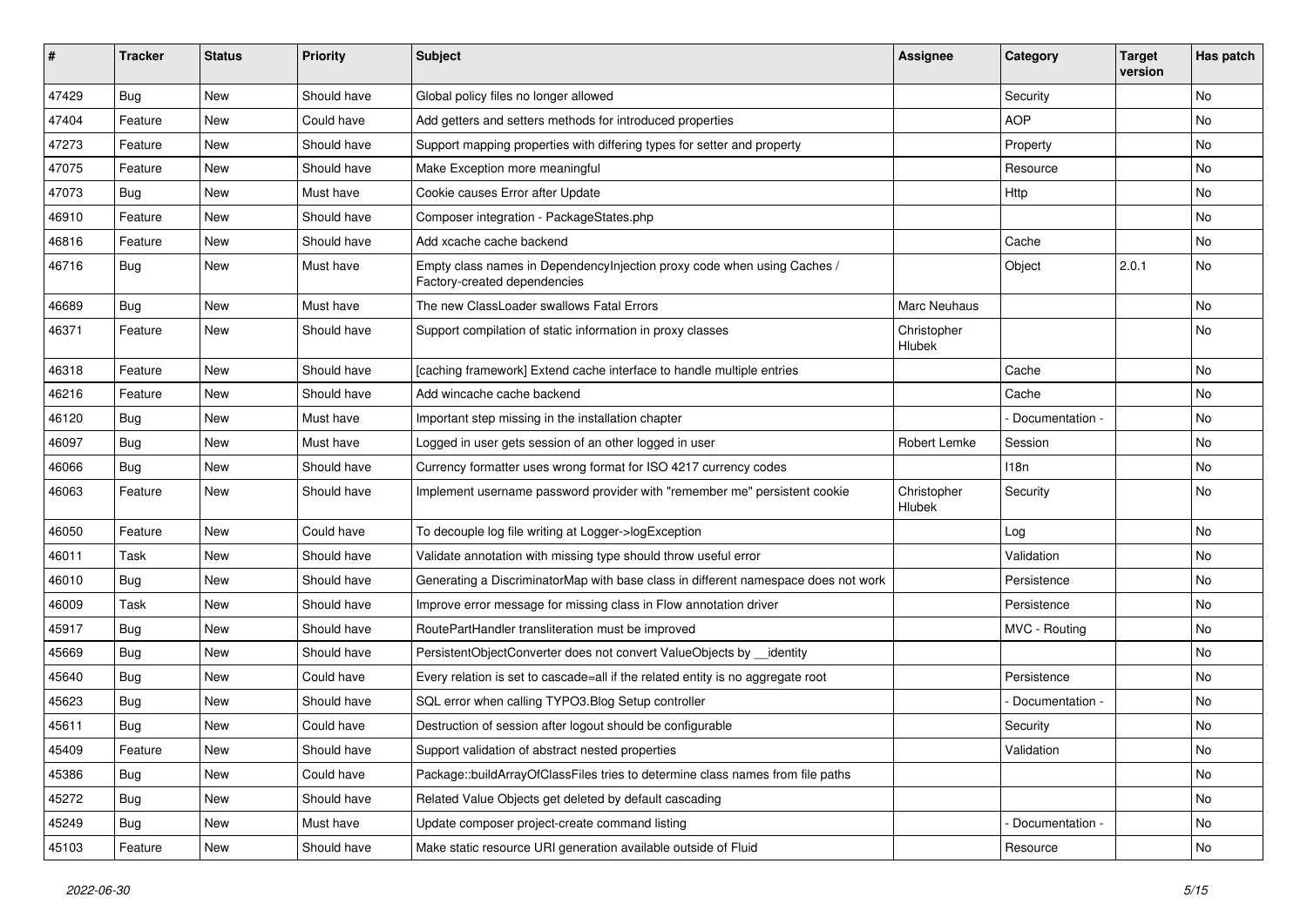| #     | <b>Tracker</b> | <b>Status</b> | <b>Priority</b> | <b>Subject</b>                                                                           | Assignee                | Category        | <b>Target</b><br>version | Has patch |
|-------|----------------|---------------|-----------------|------------------------------------------------------------------------------------------|-------------------------|-----------------|--------------------------|-----------|
| 45041 | <b>Bug</b>     | New           | Must have       | Set file permissions doesnt work                                                         |                         | Command         | 2.0.1                    | No        |
| 44891 | Feature        | New           | Should have     | Routes should be able to enforce http/https protocol                                     |                         | MVC - Routing   |                          | No        |
| 44738 | Feature        | New           | Must have       | Re-Validation of argument's custom validators                                            |                         | Validation      |                          | No        |
| 44563 | Feature        | New           | Should have     | Logged in users via HTTP Basic always get re-authenticated                               |                         | Security        |                          | No        |
| 44542 | Task           | New           | Should have     | Mention the risk of requestPatterns regarding foreign package's SecurityContext<br>usage | Adrian Föder            | Documentation - |                          | No        |
| 44361 | <b>Bug</b>     | New           | Should have     | TYPO3\Flow\I18n\Formatter\DatetimeFormatter - caching DATETIME type                      |                         | 118n            | 2.0.1                    | No        |
| 44244 | <b>Bug</b>     | New           | Should have     | defaultOrderings aren't applied on related objects                                       |                         | Persistence     |                          | <b>No</b> |
| 44186 | Bug            | New           | Should have     | Request does not accept custom Content-Type                                              |                         | <b>MVC</b>      | 2.0.1                    | No        |
| 44185 | <b>Bug</b>     | New           | Should have     | XML body always need a root node                                                         |                         | <b>MVC</b>      | 2.0.1                    | No        |
| 44184 | <b>Bug</b>     | New           | Should have     | Request arguments are not merged correctly for single object actions                     |                         | <b>MVC</b>      | 2.0.1                    | <b>No</b> |
| 44148 | <b>Bug</b>     | New           | Should have     | Documentation for executeCommand() needs clarification                                   |                         |                 | 2.0.1                    | No        |
| 44123 | Feature        | New           | Should have     | Make the "Flow requires the PHP setting "date.timezone"" error more beautiful            |                         |                 |                          | No        |
| 43993 | Task           | New           | Should have     | Warn when no migrations are found at all during doctrine: migrate                        |                         | Persistence     |                          | No        |
| 43967 | Bug            | New           | Should have     | Error in evaluating orphanRemoval in Flow Annotation driver                              |                         | Persistence     |                          | No        |
| 43947 | <b>Bug</b>     | New           | Should have     | Redirect to login after Session timeout                                                  |                         |                 |                          | No        |
| 43841 | Feature        | New           | Should have     | Add package support to validation errors                                                 |                         |                 |                          | No        |
| 43572 | Feature        | New           | Should have     | Uri should support manipulation of query arguments                                       |                         |                 |                          | No        |
| 43541 | Bug            | New           | Should have     | Incomplete classes path detection for PSR-0                                              |                         | Core            | 2.0.1                    | <b>No</b> |
| 42606 | <b>Bug</b>     | New           | Must have       | Content Security with nested objects                                                     |                         | Security        |                          | No        |
| 42520 | <b>Bug</b>     | New           | Must have       | Cache must be flushed globally for package state changes                                 |                         | Core            |                          | No        |
| 42465 | Task           | New           | Should have     | Document i18n settings                                                                   |                         | Documentation - | 2.0.1                    | <b>No</b> |
| 42101 | <b>Bug</b>     | New           | Must have       | Proxyclasses are not rebuild in Development context unless cache is empty                |                         | Object          | 2.0.1                    | No        |
| 41832 | Task           | New           | Should have     | Improve error handling for incompatible packages                                         | Christian Jul<br>Jensen | Package         |                          | No        |
| 41496 | <b>Bug</b>     | New           | Must have       | Upload identical Resources, deleting fails                                               |                         | Resource        |                          | No        |
| 41420 | Feature        | New           | Should have     | Support entity versioning                                                                |                         | Persistence     |                          | No        |
| 41148 | Bug            | New           | Must have       | Converting of ValueObjects                                                               |                         |                 |                          | No        |
| 40854 | Task           | New           | Must have       | Update security documentation (authentication in 1.2)                                    |                         | Documentation - | 2.0.1                    | No        |
| 40283 | Bug            | New           | Should have     | New constructor in grandparent class not called                                          |                         | Object          |                          | No        |
| 39791 | Bug            | New           | Must have       | Reflection data of old aspect is not removed                                             |                         | Reflection      | 1.1.1                    | No        |
| 39788 | Feature        | New           | Could have      | RFC: Repository based NotExistsValidator                                                 |                         | Validation      |                          | No        |
| 39674 | Bug            | New           | Should have     | \TYPO3\FLOW3\var_dump behaves weird in controller actions doing return                   |                         | <b>MVC</b>      |                          | No        |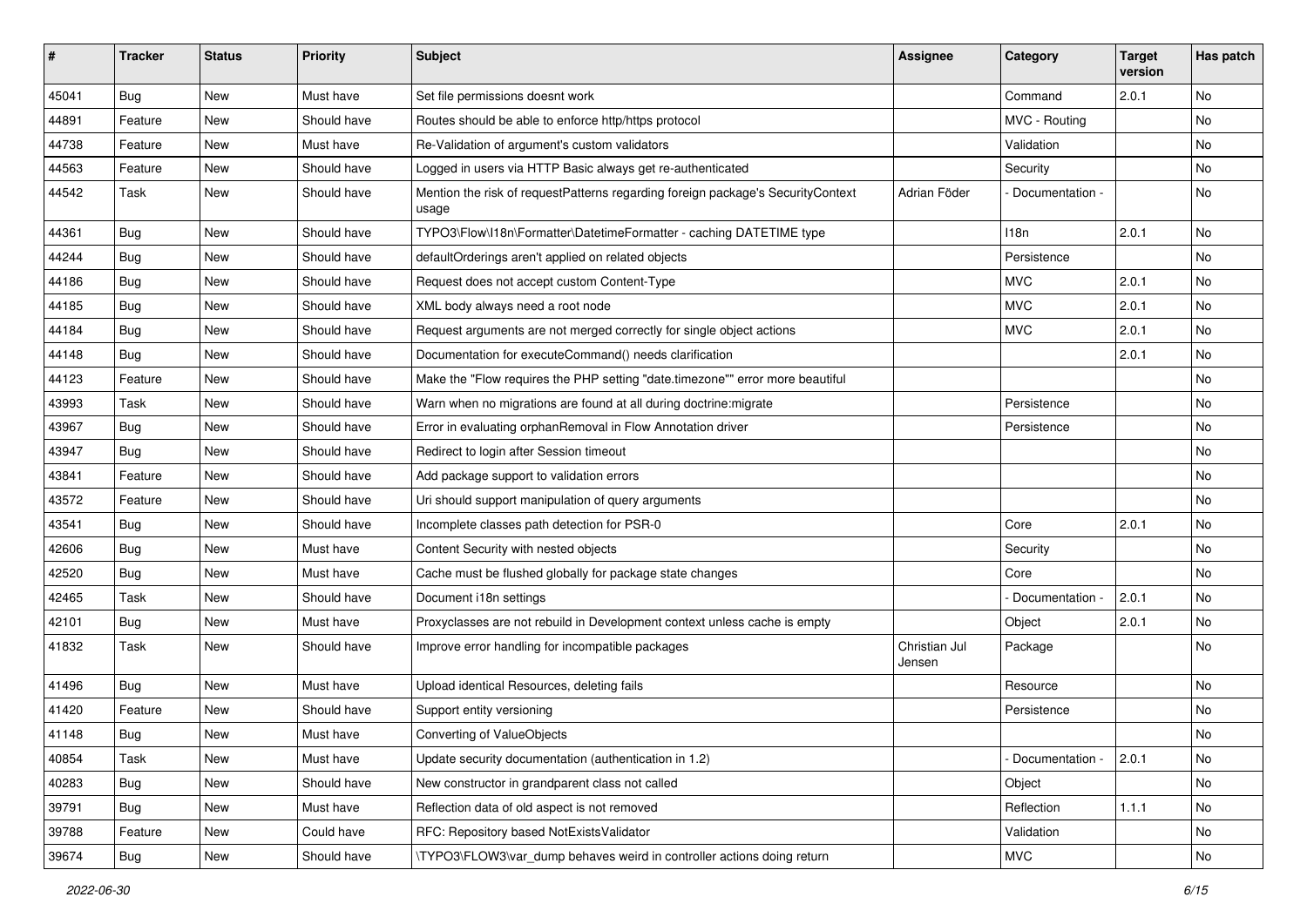| ∦     | <b>Tracker</b> | <b>Status</b> | <b>Priority</b> | <b>Subject</b>                                                                                       | <b>Assignee</b>      | Category        | <b>Target</b><br>version | Has patch |
|-------|----------------|---------------|-----------------|------------------------------------------------------------------------------------------------------|----------------------|-----------------|--------------------------|-----------|
| 39414 | Bug            | <b>New</b>    | Should have     | Security Documentation                                                                               |                      | Documentation - |                          | No        |
| 39096 | Bug            | <b>New</b>    | Should have     | Unnecessary compile invoked in non production context?                                               |                      | Core            | 2.0.1                    | No        |
| 39088 | Feature        | New           | Should have     | Add a sgnalslot before compilation                                                                   |                      | Core            |                          | No        |
| 38980 | <b>Bug</b>     | <b>New</b>    | Must have       | ActionController: behavior of required arguments is not consistent                                   |                      | Validation      |                          | No        |
| 38222 | Feature        | New           | Could have      | Step execution signals with concrete name                                                            |                      | Core            |                          | No        |
| 38065 | Feature        | <b>New</b>    | Must have       | Implement content security for DQL queries                                                           | Andreas Förthner     | Security        |                          | No        |
| 37885 | Feature        | New           | Could have      | Add CLI to show the object-configuration for a FLOW3 object-name                                     | <b>Martin Ficzel</b> | Cli             |                          | No        |
| 37846 | Feature        | New           | Should have     | Should be able to declare more than one controllerObjectName per requestPatterns                     |                      | Security        |                          | No        |
| 37831 | Task           | <b>New</b>    | Could have      | Evaluate using PHP 5.4's internal web server for Functional Testing                                  |                      | - Testing -     |                          | No        |
| 37571 | Bug            | New           | Must have       | Inherited proxies fail when implementing clone                                                       |                      | <b>AOP</b>      |                          | No        |
| 37564 | <b>Bug</b>     | New           | Should have     | Validation of Parent Object containing properties of type ManyToOne and<br>ManyToMany to same Target |                      | Validation      |                          | No        |
| 37473 | Bug            | New           | Must have       | Subsequent Exceptions related to Doctrine Entity Manager makes it snap shut                          |                      | - Testing -     |                          | No        |
| 37316 | Bug            | <b>New</b>    | Should have     | Use findBestMatchingLocale instead of getDefaultLocale?                                              |                      | Validation      |                          | No        |
| 37279 | Feature        | New           | Should have     | Request PropertyMapping                                                                              |                      | Property        |                          | No        |
| 36955 | Feature        | New           | Should have     | Add type filter to var dump()                                                                        |                      | Error           |                          | No        |
| 36804 | <b>Bug</b>     | <b>New</b>    | Should have     | Orphaned entities within aggregates are not removed                                                  |                      | Persistence     |                          | No        |
| 36634 | <b>Bug</b>     | New           | Should have     | Reconstituted entities do not have their properties set when initializeObject() is called            |                      |                 |                          | No        |
| 36633 | Bug            | New           | Should have     | Reconstituted entities should not have the FLOW3_Persistence_clone property set                      |                      |                 |                          | No        |
| 36510 | Feature        | New           | Should have     | <b>Firewall Redirect?</b>                                                                            |                      |                 |                          | No        |
| 36509 | Feature        | New           | Should have     | redirectToUri to an uri with acl forces a 403 because of missing csrf token.                         |                      |                 |                          | No        |
| 36508 | Bug            | New           | Should have     | AuthenticationProvider Request Patterns                                                              |                      | Security        |                          | No        |
| 36495 | <b>Bug</b>     | New           | Should have     | HTTP Response is sent before persistence preventing Exceptions to be displayed on<br>redirect        |                      | Persistence     |                          | No        |
| 35970 | Task           | <b>New</b>    | Should have     | Improve performance of Utility/Arrays::integerExplode by using array_map                             |                      |                 |                          | No        |
| 35831 | <b>Bug</b>     | New           | Must have       | Deleting or unpublishing of a resource deletes all published symlinks<br>(Web/_Resources/Persistent) |                      |                 |                          | No        |
| 35783 | Feature        | New           | Should have     | Lifecycle method after property mapping                                                              |                      | Object          |                          | No        |
| 35781 | Feature        | New           | Should have     | Model validation                                                                                     |                      | Validation      |                          | No        |
| 35720 | Bug            | New           | Must have       | Access denied Exception for widget links to actions with a policy                                    |                      | Security        |                          | No        |
| 35709 | Task           | New           | Should have     | Implement global Command aliases                                                                     |                      | Cli             |                          | No        |
| 35388 | Feature        | New           | Could have      | Use the current package as default for translations within controllers                               |                      | 118n            |                          | No        |
| 35083 | Bug            | New           | Should have     | involving SecurityContext in Widget's __wakeup situation leads to an exception                       |                      | Object          |                          | No        |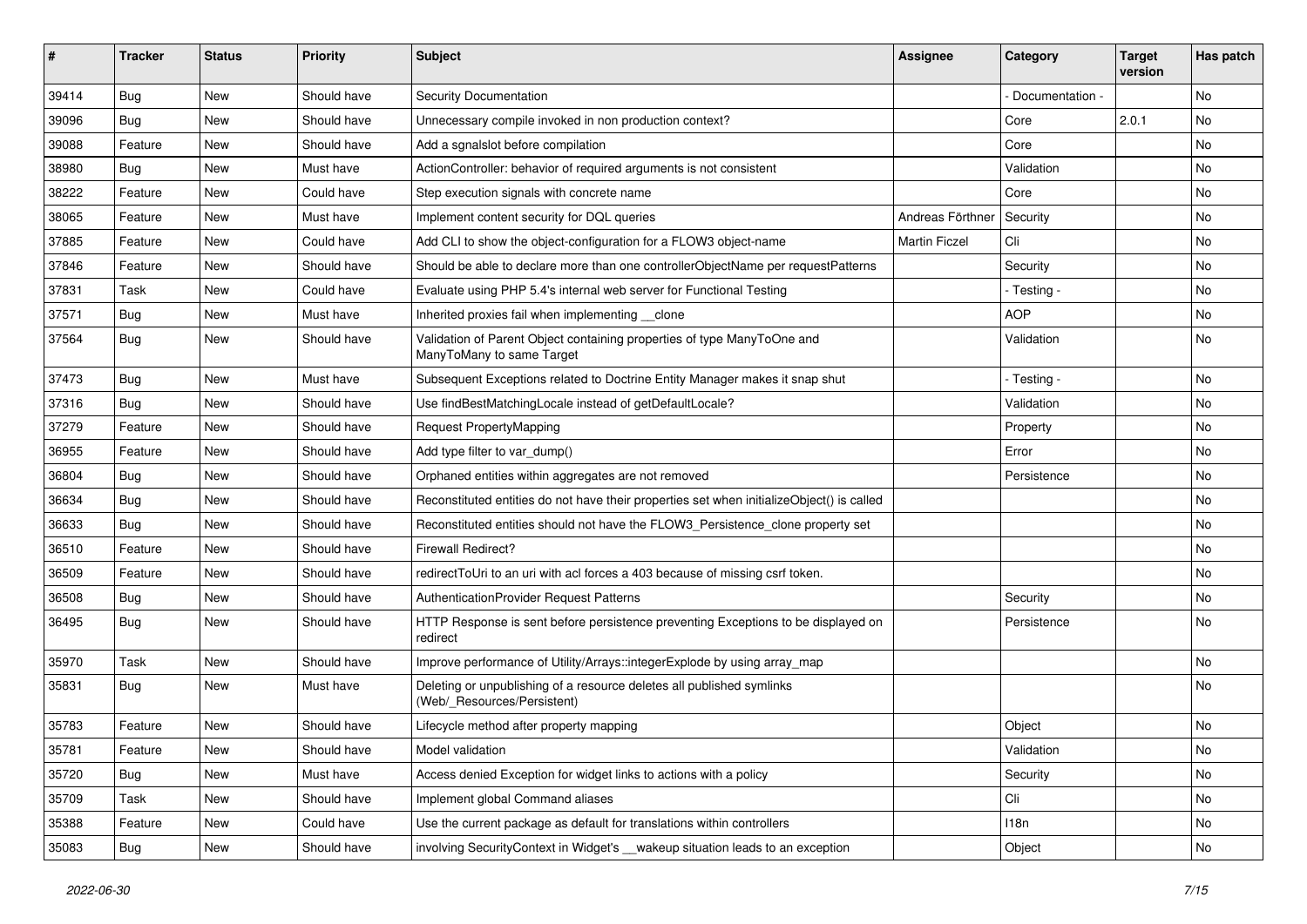| $\sharp$ | <b>Tracker</b> | <b>Status</b> | <b>Priority</b> | <b>Subject</b>                                                                                                          | <b>Assignee</b> | Category        | <b>Target</b><br>version | Has patch |
|----------|----------------|---------------|-----------------|-------------------------------------------------------------------------------------------------------------------------|-----------------|-----------------|--------------------------|-----------|
| 34816    | Feature        | <b>New</b>    | Should have     | Long text encryption                                                                                                    |                 | Security        |                          | No        |
| 34404    | Bug            | New           | Should have     | JsonView transformObject does not respect _descendAll configuration                                                     |                 |                 |                          | No        |
| 34133    | Feature        | New           | Could have      | RFC: Handle Semicolons in Path part of URIs as Scoped Path Parameters                                                   |                 | Property        |                          | No        |
| 33710    | Feature        | New           | Should have     | Configuration based on Domain                                                                                           |                 |                 |                          | No        |
| 33587    | Feature        | New           | Should have     | Automatically remove unused Resources                                                                                   |                 | Resource        |                          | No        |
| 33465    | Bug            | New           | Should have     | Some vital commands to recover the system fail when recovery is needed                                                  |                 | Command         |                          | No        |
| 33293    | Bug            | New           | Should have     | Injection to private variable results in injection of the the wrong class                                               |                 |                 |                          | No        |
| 33078    | Bug            | New           | Should have     | No Redirect to Login                                                                                                    |                 | Security        |                          | No        |
| 33069    | Task           | <b>New</b>    | Should have     | Make command output sparse, implement generic verbose switch                                                            |                 | Command         |                          | No        |
| 33055    | Bug            | New           | Must have       | AccessDeniedException instead of WebRedirect                                                                            |                 | Security        |                          | No        |
| 33049    | Feature        | New           | Could have      | Allow configuration of context without environment variable (needed for IIS)                                            |                 | Core            |                          | No        |
| 33018    | Feature        | New           | Should have     | Translator should support override of labels from other packages                                                        |                 | 118n            |                          | No        |
| 32985    | Feature        | New           | Should have     | Implement Processing Rules when merging numerically-indexed arrays                                                      |                 | Utility         |                          | No        |
| 32869    | Bug            | New           | Must have       | Security config tokenClass doesnt throw exception if not found the class                                                |                 | Security        |                          | No        |
| 32294    | Feature        | New           | Should have     | Lazy initialization of loggers                                                                                          |                 |                 |                          | No        |
| 32105    | Bug            | New           | Must have       | IgnoreValidation ignored if ACL is set for this controller action                                                       |                 | Security        |                          | No        |
| 31262    | Feature        | New           | Should have     | Named arguments in Objects.yaml for constructor arguments                                                               |                 | Object          |                          | No        |
| 31261    | Feature        | New           | Should have     | Virtual objects - generate proxy classes for interfaces                                                                 |                 | Object          |                          | No        |
| 31210    | Bug            | New           | Must have       | constructor of proxy class not compatible with interfaces defening a constructor                                        |                 | Object          |                          | No        |
| 31002    | Bug            | New           | Should have     | Generated __sleep method handles static properties as members.                                                          |                 | Reflection      |                          |           |
| 30428    | Feature        | New           | Should have     | Cloning of request arguments                                                                                            |                 | <b>MVC</b>      |                          |           |
| 30425    | Bug            | New           | Should have     | New methods are not updated in Policies during Development                                                              |                 | Security        |                          |           |
| 30424    | Bug            | New           | Must have       | Forward object arguments with changes                                                                                   |                 | <b>MVC</b>      |                          |           |
| 30423    | Feature        | New           | Should have     | Rendering template of other action without forward                                                                      |                 | <b>MVC</b>      |                          | No        |
| 30418    | Feature        | New           | Should have     | Package bootstrapping following dependencies                                                                            |                 | Core            |                          |           |
| 30258    | Feature        | New           | Should have     | Support optional package dependencies                                                                                   |                 |                 |                          |           |
| 29476    | Feature        | New           | Should have     | Provider rendering time and query count for request                                                                     |                 |                 |                          |           |
| 29425    | <b>Bug</b>     | New           | Should have     | Deletion of a blog post with resources fails with FK constraint error                                                   |                 | Persistence     |                          |           |
| 29405    | Bug            | New           | Must have       | When storing a new entity inside the session, it will be fully serialized instead of just<br>the reference being stored |                 | Session         |                          |           |
| 29202    | Task           | <b>New</b>    | Should have     | Provide a Cherokee Server Configuration for FLOW3                                                                       |                 | Documentation - |                          |           |
| 28231    | Feature        | New           | Should have     | Allow output to STDERR for CLI Response                                                                                 |                 | <b>MVC</b>      |                          |           |
| 28136    | Feature        | New           | Should have     | HTTP Semantics for Transactions and more                                                                                |                 | Persistence     |                          | No        |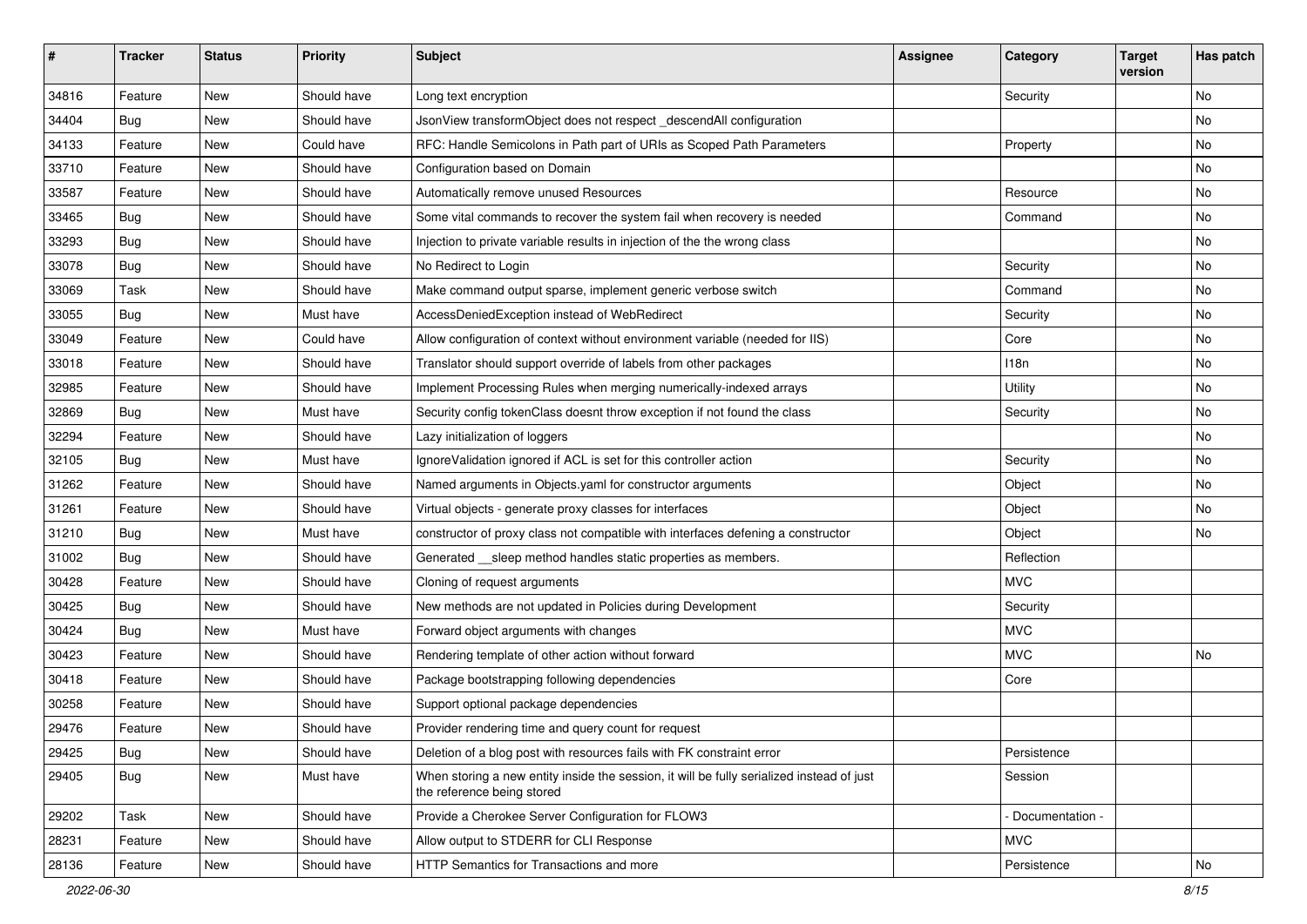| #     | <b>Tracker</b>   | <b>Status</b> | <b>Priority</b> | Subject                                                                                                                                                 | Assignee              | Category      | <b>Target</b><br>version | Has patch |
|-------|------------------|---------------|-----------------|---------------------------------------------------------------------------------------------------------------------------------------------------------|-----------------------|---------------|--------------------------|-----------|
| 27045 | Bug              | <b>New</b>    | Should have     | Introduced properties are not available in the reflection service during a compile run                                                                  |                       | <b>AOP</b>    |                          |           |
| 26767 | Feature          | New           | Should have     | Reflection method to get a method return type and documentation                                                                                         |                       | Reflection    |                          |           |
| 26745 | Feature          | <b>New</b>    | Should have     | MVC should know about entities lying in the session                                                                                                     |                       | <b>MVC</b>    |                          | No        |
| 25988 | Bug              | <b>New</b>    | Should have     | Useless proxies are built for some classes                                                                                                              |                       | Object        |                          |           |
| 25907 | Task             | New           | Should have     | Referrer should only contain the URI of the previous request                                                                                            |                       | <b>MVC</b>    |                          |           |
| 10678 | Bug              | <b>New</b>    | Must have       | ReflectionService doesn't reflect methods of child classes correctly when they get<br>reflected before their parent class in the initialization process |                       | Reflection    |                          |           |
| 9968  | Feature          | <b>New</b>    | Should have     | Promote security publishing configuration automatically when persisting models                                                                          | Andreas Förthner      | Security      |                          |           |
| 9537  | Feature          | <b>New</b>    | Should have     | Query criterions should be able to compare whole objects                                                                                                |                       | Persistence   |                          |           |
| 9313  | Feature          | New           | Should have     | Support for currencies                                                                                                                                  |                       | 118n          |                          | No        |
| 8981  | Feature          | <b>New</b>    | Could have      | Security/Performance: Provide Webserver Configuration file for common webservers -<br>do not use .htaccess                                              |                       |               |                          |           |
| 8464  | Feature          | New           | Should have     | Write settings using the ConfigurationManager                                                                                                           |                       | Configuration |                          | No        |
| 8463  | Feature          | <b>New</b>    | Should have     | Check security policy for objects reconstituted in the session scope                                                                                    |                       | Security      |                          |           |
| 8462  | Feature          | New           | Should have     | Check subobjects in query rewriting                                                                                                                     |                       | Security      |                          |           |
| 6603  | Feature          | <b>New</b>    | Must have       | Provide a policy management API                                                                                                                         | Andreas Förthner      | Security      |                          |           |
| 6602  | Feature          | <b>New</b>    | Could have      | Implement after invocation handling                                                                                                                     | Andreas Förthner      | Security      |                          |           |
| 6178  | Feature          | New           | Should have     | Implement FileType and FileSize validators                                                                                                              |                       | Validation    |                          |           |
| 5774  | Feature          | <b>New</b>    | Should have     | Package Manager should clear all cache entries tagged with %PACKAGE%                                                                                    |                       | Package       |                          |           |
| 5442  | Feature          | New           | Should have     | Destroy session / logout user on deleting an account                                                                                                    | Andreas Förthner      | Security      |                          |           |
| 3755  | Task             | <b>New</b>    | Must have       | Concurrency stress testing and cache mechanism                                                                                                          |                       | - Testing -   |                          |           |
| 3728  | Feature          | <b>New</b>    | Should have     | Support arrays of objects as controller arguments                                                                                                       |                       | <b>MVC</b>    |                          |           |
| 3621  | Feature          | New           | Should have     | Implement dynamic firewall filter registration                                                                                                          | Andreas Förthner      | Security      |                          |           |
| 3619  | Feature          | <b>New</b>    | Should have     | Implement System Policy Support/System Security                                                                                                         | Andreas Förthner      | Security      |                          |           |
| 3587  | Feature          | <b>New</b>    | Could have      | Enforce validation rules for value objects already in constructor                                                                                       |                       | Validation    |                          |           |
| 3585  | Major<br>Feature | New           | Should have     | Implement support for value objects                                                                                                                     |                       |               |                          | No        |
| 3580  | Feature          | <b>New</b>    | Must have       | Create an administration panel for the FLOW3 Development context                                                                                        |                       | <b>MVC</b>    |                          |           |
| 3153  | Feature          | New           | Should have     | Support of action based filter rules defined by annotation.                                                                                             |                       | <b>MVC</b>    |                          |           |
| 2974  | Bug              | New           | Must have       | Aspect / Proxy Cache is not emptied automatically if an interface used for introduction<br>was modified                                                 | Robert Lemke          | <b>AOP</b>    |                          |           |
| 1856  | Feature          | New           | Should have     | The Package Manager checks dependencies between packages on each activation /<br>deactivation                                                           | Christopher<br>Hlubek | Package       |                          |           |
| 1785  | Feature          | New           | Must have       | Automatic garbage collection for expired cache entries                                                                                                  |                       | Cache         |                          |           |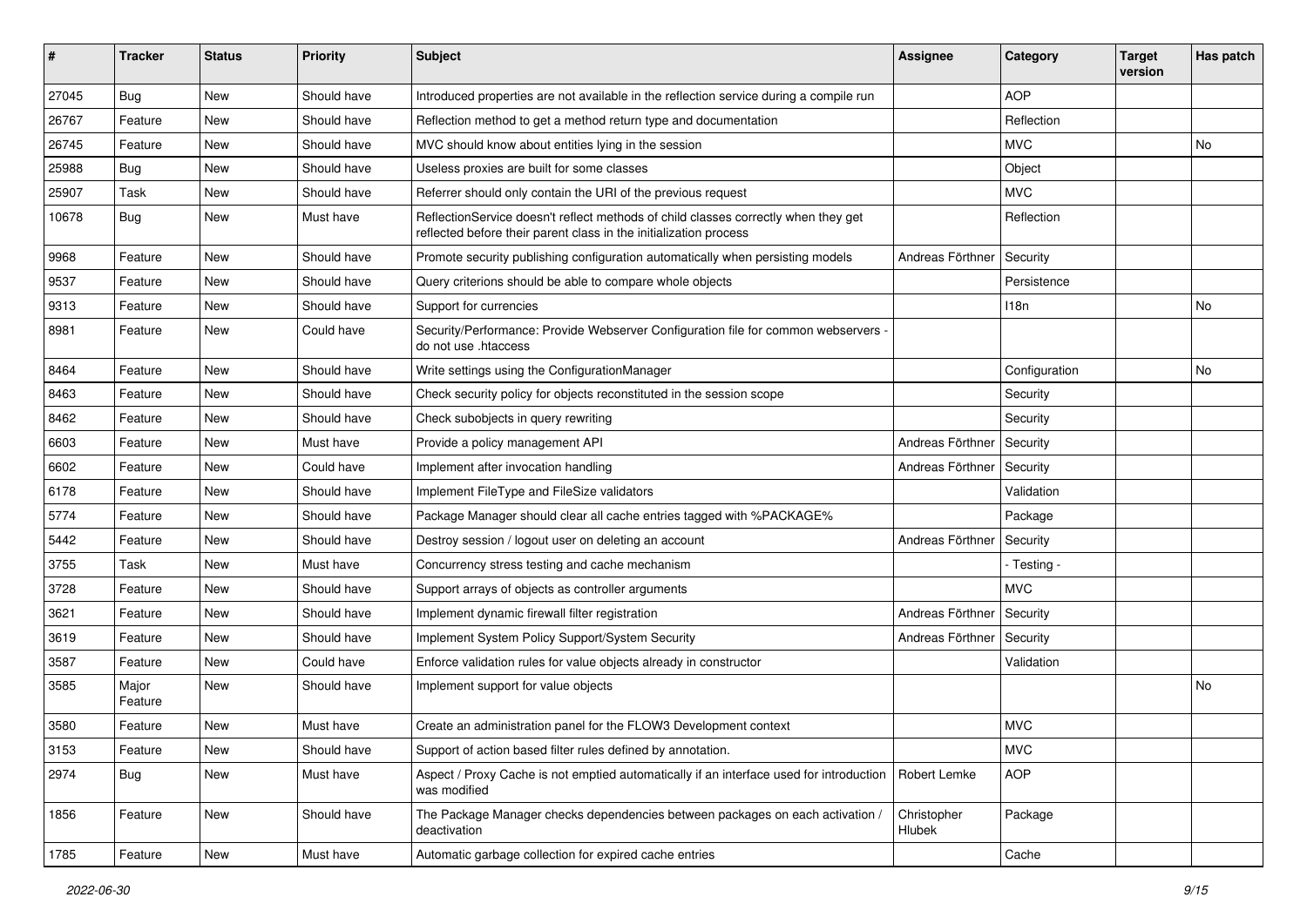| #     | Tracker    | <b>Status</b> | <b>Priority</b> | <b>Subject</b>                                                                                                       | <b>Assignee</b>             | Category         | <b>Target</b><br>version | Has patch |
|-------|------------|---------------|-----------------|----------------------------------------------------------------------------------------------------------------------|-----------------------------|------------------|--------------------------|-----------|
| 890   | Feature    | <b>New</b>    | Should have     | Add priority for advice chains                                                                                       | Robert Lemke                | <b>AOP</b>       |                          |           |
| 58773 | <b>Bug</b> | Accepted      | Should have     | Improve NoMatchingRouteException                                                                                     | <b>Bastian</b><br>Waidelich | MVC - Routing    |                          | <b>No</b> |
| 53350 | Bug        | Accepted      | Should have     | Trying to create a Link in an Template in CLI Context should provide a helpful<br>exception                          | Bastian<br>Waidelich        | MVC - Routing    |                          | <b>No</b> |
| 50395 | <b>Bug</b> | Accepted      | Should have     | Route cache caches routes for non dispatchable requests                                                              | Bastian<br>Waidelich        | MVC - Routing    |                          | No        |
| 49806 | Task       | Accepted      | Should have     | Date formatting should care about the time zone                                                                      | Adrian Föder                | 118 <sub>n</sub> |                          | No        |
| 48167 | Feature    | Accepted      | Should have     | Command line account and role browsing                                                                               | Adrian Föder                | Security         |                          | No        |
| 47859 | Task       | Accepted      | Should have     | Logging: Do not log all decisions in \TYPO3\Flow\Security\Aspect\LoggingAspect                                       | Robert Lemke                | Security         |                          | No        |
| 47331 | Bug        | Accepted      | Must have       | ObjectManager shutdown with Dependency Injection Proxy causes fatal errors                                           |                             | Object           | 2.0.1                    | No        |
| 46974 | Bug        | Accepted      | Should have     | Original and Proxy class in one file makes it difficult to reach 100% code coverage for<br>functional tests          | Christian Müller            | Object           |                          | No        |
| 46823 | Task       | Accepted      | Should have     | Detect APC and APCu correctly                                                                                        |                             | Cache            |                          | No        |
| 45405 | Bug        | Accepted      | Should have     | Uncaught Exception in DynamicRoutePart                                                                               | Bastian<br>Waidelich        | MVC - Routing    |                          | No        |
| 45253 | Task       | Accepted      | Must have       | Throw exception in PointcutMethodNameFilter if given method's argument does not<br>match the actual method signature | Christian Müller            | Security         |                          | No        |
| 44712 | Task       | Accepted      | Should have     | Decouple Argument-Building in the HTTP-Request-Constructor                                                           |                             | <b>Http</b>      |                          | No        |
| 44396 | Task       | Accepted      | Should have     | Move Doctrine ORM integration onto own namespace                                                                     | Karsten<br>Dambekalns       | Persistence      |                          | No        |
| 44375 | Task       | Accepted      | Should have     | Make all persistence reads go through repositories                                                                   | Karsten<br>Dambekalns       | Persistence      |                          | No        |
| 44314 | Task       | Accepted      | Must have       | slightly file permissions for /Configuration/* and /Data/Persistent/EncryptionKey                                    | Karsten<br>Dambekalns       | Security         |                          | No        |
| 43192 | Bug        | Accepted      | Should have     | findByIdentifier() for non-persisted objects not working for custom identifier properties                            | Karsten<br>Dambekalns       | Persistence      |                          | No.       |
| 43190 | <b>Bug</b> | Accepted      | Should have     | Misleading exception message for incompatible database structure                                                     | Karsten<br>Dambekalns       | Persistence      | 2.0.1                    | No        |
| 41900 | Feature    | Accepted      | Should have     | Check for duplicate PSR-0 autoload namespaces                                                                        | Christian Jul<br>Jensen     | Package          |                          | No        |
| 41727 | Bug        | Accepted      | Should have     | @Flow\Identity and @ORM\InheritanceType("JOINED") can't be used together                                             | Karsten<br>Dambekalns       |                  |                          | No        |
| 41029 | Bug        | Accepted      | Should have     | Method security is also evaluating abstract classes                                                                  | Karsten<br>Dambekalns       | Security         |                          | No.       |
| 40802 | Bug        | Accepted      | Should have     | Documentation mistake (authentication)                                                                               | Karsten<br>Dambekalns       | Documentation -  | 1.1.1                    | No        |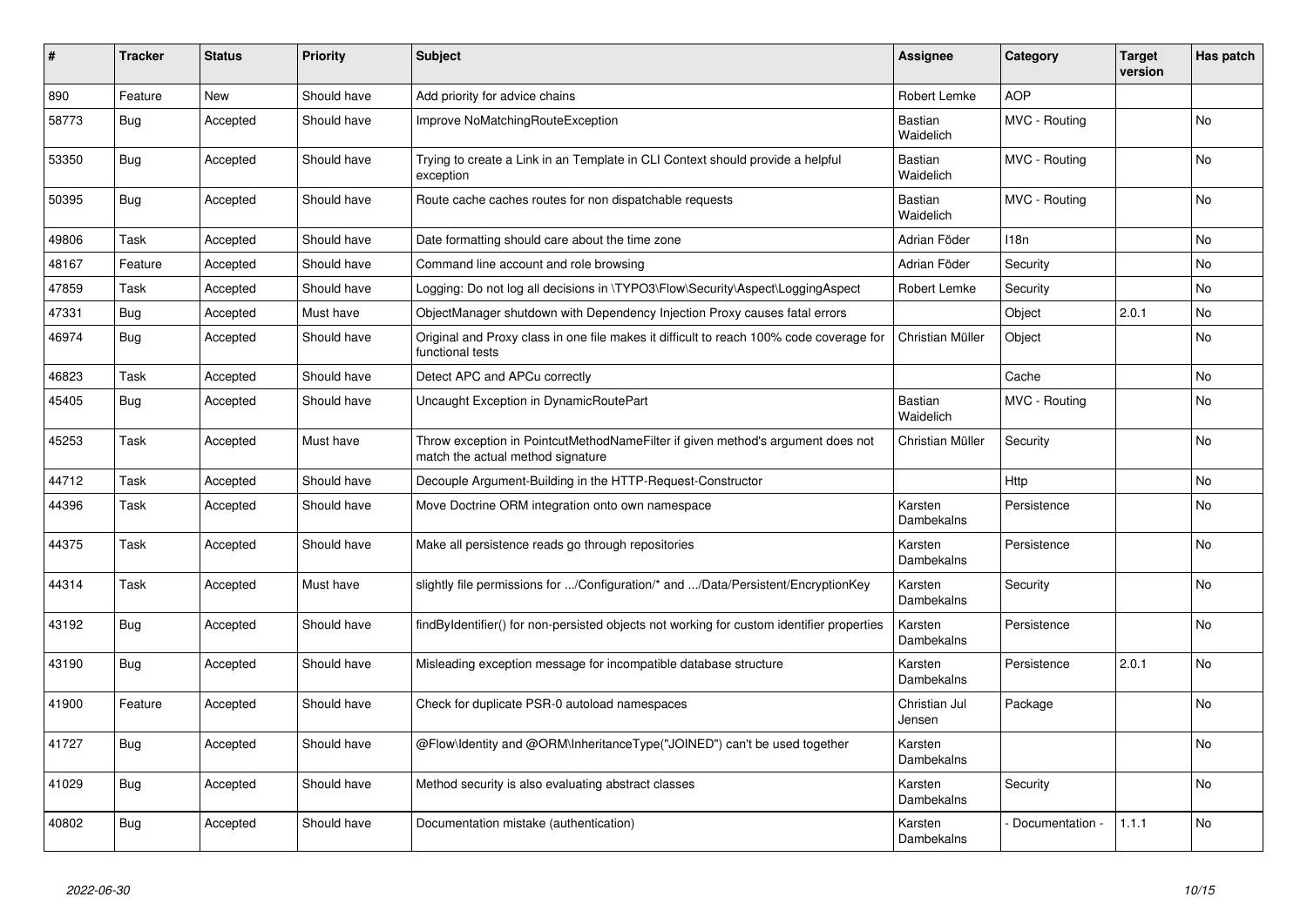| $\#$  | <b>Tracker</b>   | <b>Status</b> | <b>Priority</b> | <b>Subject</b>                                                                     | <b>Assignee</b>       | Category         | <b>Target</b><br>version | Has patch      |
|-------|------------------|---------------|-----------------|------------------------------------------------------------------------------------|-----------------------|------------------|--------------------------|----------------|
| 40555 | Feature          | Accepted      | Must have       | Missing command arguments parameter in Core\Booting\Scripts::executeCommand()      | Karsten<br>Dambekalns | Core             |                          | Yes            |
| 39910 | Feature          | Accepted      | Should have     | Ability to query user based on roles                                               |                       | Security         |                          | No             |
| 39699 | Bug              | Accepted      | Should have     | SQL DDL for TYPO3\FLOW3\Cache\Backend\PdoBackend                                   | Karsten<br>Dambekalns | Cache            |                          | No             |
| 39609 | Feature          | Accepted      | Should have     | <b>Migration Version</b>                                                           | Karsten<br>Dambekalns | Migrations -     |                          | No             |
| 39253 | Feature          | Accepted      | Should have     | Remove mirroring mode option and code                                              | Karsten<br>Dambekalns | Resource         |                          | No             |
| 38038 | Task             | Accepted      | Should have     | Proofread FLOW3 manual                                                             | Ryan J. Peterson      | Documentation -  |                          | No             |
| 38004 | Bug              | Accepted      | Should have     | Missing CheatSheet folder for Getting Started manual                               | Karsten<br>Dambekalns | Documentation -  | 1.1.1                    | No             |
| 37372 | Feature          | Accepted      | Should have     | Inheritance in ORM should be configured automatically                              | Karsten<br>Dambekalns | Persistence      |                          | <b>No</b>      |
| 37354 | Bug              | Accepted      | Should have     | Do not apply generateValueHash() and generateUuid() if custom identifier is used   | Karsten<br>Dambekalns | Persistence      |                          | <b>No</b>      |
| 37212 | Feature          | Accepted      | Must have       | Edge Side Includes (ESI)                                                           | Robert Lemke          | Http             |                          | No             |
| 36840 | Task             | Accepted      | Should have     | Improve exception for wrong locales                                                | Karsten<br>Dambekalns | 118n             |                          | <b>No</b>      |
| 36800 | Task             | Accepted      | Should have     | Streamline Resource object API                                                     | Robert Lemke          | Resource         |                          | No             |
| 36715 | Feature          | Accepted      | Should have     | Make simultaneous use of multiple persistence backends possible                    | Karsten<br>Dambekalns | Persistence      |                          | <b>No</b>      |
| 34879 | Bug              | Accepted      | Must have       | Proxied object is not update()able                                                 | Karsten<br>Dambekalns | Persistence      |                          | <b>No</b>      |
| 34674 | Feature          | Accepted      | Should have     | NotFoundView is not injected in ActionController                                   | Robert Lemke          | <b>MVC</b>       |                          | No             |
| 33937 | Feature          | Accepted      | Should have     | Convenience method to resolve public "resource://" paths                           | Karsten<br>Dambekalns | Resource         |                          | N <sub>o</sub> |
| 33258 | Major<br>Feature | Accepted      | Should have     | Implement support for Assetic                                                      |                       |                  |                          | No             |
| 33024 | Bug              | Accepted      | Must have       | Exception when validating a float in a Model with the Number validator             | Karsten<br>Dambekalns | 118 <sub>n</sub> |                          | No             |
| 32873 | <b>Bug</b>       | Accepted      | Must have       | Value changes for logged in account are not persisted due to session serialization | Karsten<br>Dambekalns |                  |                          | No             |
| 32707 | <b>Bug</b>       | Accepted      | Must have       | <b>Bad Bad FileBackend</b>                                                         | Karsten<br>Dambekalns | Cache            | 2.0.1                    | N <sub>o</sub> |
| 32574 | <b>Bug</b>       | Accepted      | Should have     | FLOW3 enters fork bombs when using cgi-fcgi vs cli                                 | Karsten<br>Dambekalns | Core             |                          | No.            |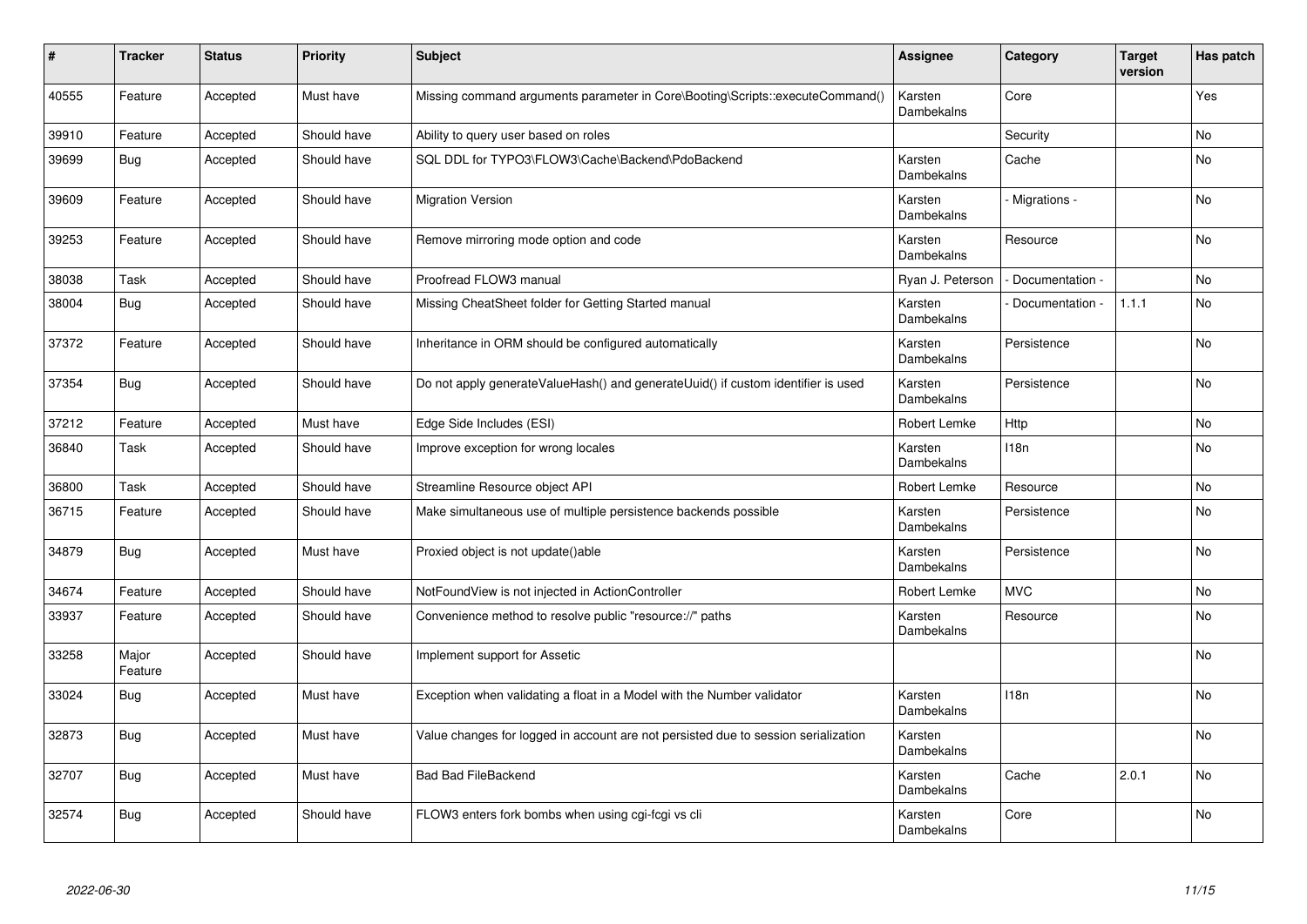| ∦     | <b>Tracker</b> | <b>Status</b>            | <b>Priority</b> | <b>Subject</b>                                                                                                               | Assignee                    | Category        | <b>Target</b><br>version | Has patch |
|-------|----------------|--------------------------|-----------------|------------------------------------------------------------------------------------------------------------------------------|-----------------------------|-----------------|--------------------------|-----------|
| 32425 | Bug            | Accepted                 | Must have       | IpAddressRange methods not completly implemented                                                                             | Karsten<br>Dambekalns       | Security        |                          | Yes       |
| 32106 | Feature        | Accepted                 | Should have     | Support for Object source in PropertyMapper                                                                                  |                             | Property        |                          | Yes       |
| 30890 | Feature        | Accepted                 | Should have     | Developer Toolbar                                                                                                            | Christian Müller            | <b>MVC</b>      |                          | No        |
| 27798 | Bug            | Accepted                 | Must have       | CSRF protection not working for forms in a plugin                                                                            |                             | Security        | 2.0.1                    | No        |
| 27561 | Task           | Accepted                 | Could have      | Complete documentation                                                                                                       |                             | Documentation - |                          | <b>No</b> |
| 26986 | Feature        | Accepted                 | Should have     | Debug toolbar                                                                                                                | Christian Müller            |                 |                          | No        |
| 26765 | Feature        | Accepted                 | Should have     | Support class schema features for every reflected class                                                                      | Karsten<br>Dambekalns       | Reflection      |                          | No        |
| 13559 | <b>Bug</b>     | Accepted                 | Should have     | ObjectSerializer failes with persistent objects within arrays                                                                | Karsten<br>Dambekalns       | Persistence     |                          | No        |
| 6712  | Feature        | Accepted                 | Should have     | Implement mixin support                                                                                                      | Robert Lemke                | <b>AOP</b>      |                          |           |
| 4146  | Feature        | Accepted                 | Should have     | Support typed parameters for validation                                                                                      | Karsten<br>Dambekalns       | Validation      |                          |           |
| 3588  | Feature        | Accepted                 | Should have     | Support value objects in the Object Factory                                                                                  | Robert Lemke                | Object          |                          |           |
| 3306  | Feature        | Accepted                 | Should have     | Flush routes cache automatically on class file modifications                                                                 | Robert Lemke                | <b>MVC</b>      |                          |           |
| 3305  | Feature        | Accepted                 | Must have       | Unmodified objects retrieved from a repository should not be validated in the<br>controller                                  | Robert Lemke                | <b>MVC</b>      |                          | No        |
| 58494 | <b>Bug</b>     | <b>Needs</b><br>Feedback | Must have       | Inifinite redirects if index.php presents in URI                                                                             | <b>Bastian</b><br>Waidelich | MVC - Routing   |                          | No        |
| 50080 | <b>Bug</b>     | Needs<br>Feedback        | Should have     | Broken concept for CLI/Web separation                                                                                        | Karsten<br>Dambekalns       | Core            |                          | No        |
| 48296 | Task           | Needs<br>Feedback        | Should have     | Missing method in ExceptionHandlerInterface                                                                                  |                             |                 |                          | <b>No</b> |
| 47858 | Bug            | <b>Needs</b><br>Feedback | Should have     | Remove .htaccess from Composer Installer Essentials                                                                          | Christopher<br>Hlubek       | Package         | 2.0.1                    | No        |
| 47339 | Feature        | Needs<br>Feedback        | Could have      | Allow RequestHandlers to get the current Request injected                                                                    | Alexander Berl              | Http            |                          | <b>No</b> |
| 47236 | Bug            | Needs<br>Feedback        | Should have     | Error at offset 6279 of 6338                                                                                                 |                             |                 |                          | No        |
| 46210 | <b>Bug</b>     | Needs<br>Feedback        | Should have     | securityContext->getParty() in the initializeObject() method of a session-Scope object<br>throws exception on second request |                             | Session         |                          | No        |
| 45851 | Feature        | Needs<br>Feedback        | Could have      | Allow referencing environment variables in Settings.yaml                                                                     | Adrian Föder                |                 |                          | No        |
| 44203 | <b>Bug</b>     | Needs<br>Feedback        | Should have     | Session implementation is still racy                                                                                         | Robert Lemke                | Session         | 2.0.1                    | No        |
| 43930 | Task           | Needs<br>Feedback        | Should have     | Remove canRender() completely?!                                                                                              | Sebastian<br>Kurfuerst      |                 |                          | No        |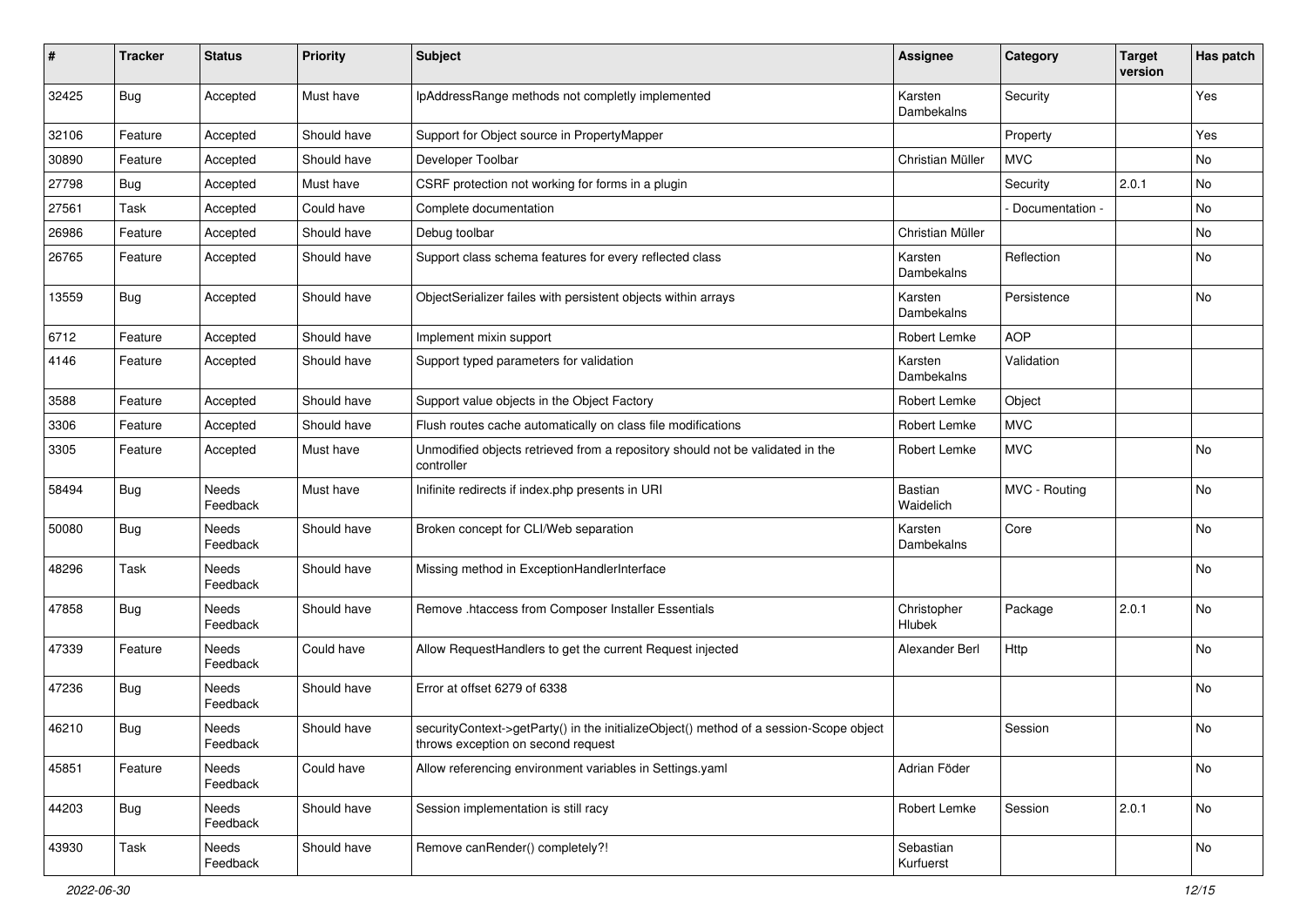| $\sharp$ | <b>Tracker</b> | <b>Status</b>            | Priority    | <b>Subject</b>                                                                                               | <b>Assignee</b>       | Category    | <b>Target</b><br>version | Has patch |
|----------|----------------|--------------------------|-------------|--------------------------------------------------------------------------------------------------------------|-----------------------|-------------|--------------------------|-----------|
| 43082    | Feature        | Needs<br>Feedback        | Should have | Add CLI support for scaffolding models, views, controller                                                    |                       |             |                          | <b>No</b> |
| 42888    | Bug            | Needs<br>Feedback        | Should have | ResourceManager chokes on non existing files                                                                 |                       | Resource    |                          | No        |
| 41533    | Bug            | Needs<br>Feedback        | Should have | Ignored object-validation in editAction when redirecting back from updateAction                              |                       |             |                          | <b>No</b> |
| 41414    | Task           | Needs<br>Feedback        | Should have | Check packageKey naming / file structure below Packages/Vendor                                               |                       | Package     |                          | <b>No</b> |
| 40824    | Bug            | <b>Needs</b><br>Feedback | Should have | Modified action controller methods not detected properly                                                     | Andreas Förthner      |             |                          | <b>No</b> |
| 40418    | Feature        | Needs<br>Feedback        | Could have  | Add an option to flow3: cache: flush thats keeps user sessions active                                        |                       | Session     |                          | No        |
| 40410    | Bug            | Needs<br>Feedback        | Should have | Exception when using Apc, Memcached of Redis cache backend for reflection status<br>and object configuration | Karsten<br>Dambekalns | Cache       |                          | No        |
| 38216    | Bug            | Needs<br>Feedback        | Should have | Static method calls in reflected classes refer to Original class                                             |                       |             |                          | No        |
| 37302    | Bug            | Needs<br>Feedback        | Should have | NumberValidator                                                                                              | Carsten Bleicker      | Validation  |                          | <b>No</b> |
| 34134    | Bug            | <b>Needs</b><br>Feedback | Should have | PropertyMapper throws unnecessary exception                                                                  | Christian Müller      | Property    |                          | Yes       |
| 32607    | Feature        | Needs<br>Feedback        | Should have | Export localized strings for JS consumption                                                                  | Karsten<br>Dambekalns | 118n        |                          | <b>No</b> |
| 31484    | Feature        | Needs<br>Feedback        | Could have  | possibility to modify inner workings of proxy class builder                                                  |                       |             |                          | <b>No</b> |
| 30933    | Feature        | <b>Needs</b><br>Feedback | Should have | Check for unique constraints on add()                                                                        | Karsten<br>Dambekalns | Persistence |                          | No        |
| 29387    | Feature        | Needs<br>Feedback        | Should have | A token with wrong credentials should throw an exception                                                     | Andreas Förthner      | Security    |                          |           |
| 29258    | Feature        | Needs<br>Feedback        | Should have | Provide a way to override classes by environment                                                             |                       |             |                          | No        |
| 28399    | Feature        | Needs<br>Feedback        | Should have | Validation message and code should be configurable for bundled validators                                    |                       | Validation  |                          | <b>No</b> |
| 28319    | Bug            | <b>Needs</b><br>Feedback | Should have | Access denied will be logged at the wrong location in nested calls                                           |                       | Security    |                          | <b>No</b> |
| 28074    | Feature        | Needs<br>Feedback        | Should have | Provide a shell script that installs Phoenix or FLOW3 from git                                               | Markus Bucher         |             |                          | <b>No</b> |
| 28016    | Bug            | Needs<br>Feedback        | Should have | Cascade remove of cleared ArrayCollection                                                                    | Karsten<br>Dambekalns | Persistence |                          | No        |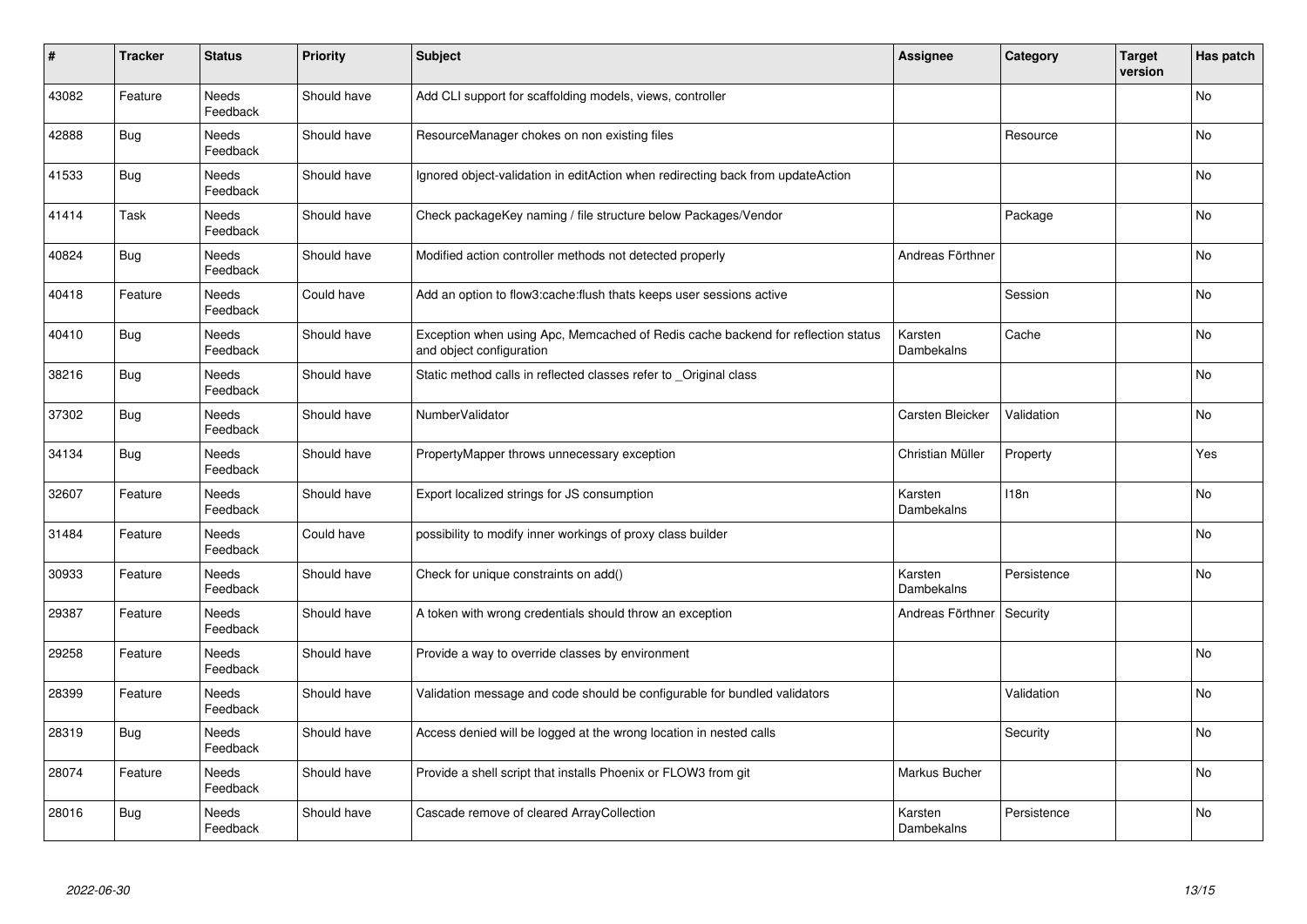| #     | <b>Tracker</b> | <b>Status</b>       | <b>Priority</b> | <b>Subject</b>                                                                        | <b>Assignee</b>        | Category        | <b>Target</b><br>version | Has patch |
|-------|----------------|---------------------|-----------------|---------------------------------------------------------------------------------------|------------------------|-----------------|--------------------------|-----------|
| 27721 | <b>Bug</b>     | Needs<br>Feedback   | Should have     | Permissions of uploaded resources not correct                                         | Karsten<br>Dambekalns  | Resource        |                          | No        |
| 27379 | Bug            | Needs<br>Feedback   | Must have       | add check to clear the database at tearDown in testing                                |                        |                 |                          | No        |
| 26943 | Feature        | Needs<br>Feedback   | Should have     | Add i18n support to domain models                                                     | Karsten<br>Dambekalns  | 118n            |                          | No        |
| 11039 | <b>Bug</b>     | Needs<br>Feedback   | Must have       | Static object container injects properties to result of factory object                |                        |                 |                          | No        |
| 9861  | Feature        | Needs<br>Feedback   | Should have     | Leave logging up and running as long as possible                                      |                        | Log             |                          | No        |
| 3312  | Feature        | Needs<br>Feedback   | Should have     | Allow for easy logging by annotations                                                 | Robert Lemke           | Log             |                          |           |
| 2817  | Feature        | Needs<br>Feedback   | Should have     | Provide safeguard for preventing multiple submits of a form                           |                        | <b>MVC</b>      |                          | No        |
| 37227 | <b>Bug</b>     | On Hold             | Must have       | securityContext->getParty is not available in widget context                          |                        | Session         |                          | No        |
| 35868 | <b>Bug</b>     | On Hold             | Must have       | Unstable condition in Utility\Environment                                             | Karsten<br>Dambekalns  | Environment     |                          | No        |
| 31339 | Task           | On Hold             | Could have      | Search                                                                                |                        | Documentation - |                          | No        |
| 28052 | Feature        | On Hold             | Should have     | Possibility to enable or disable accounts                                             | Julian Kleinhans       | Security        |                          | No        |
| 27322 | Feature        | On Hold             | Should have     | Add support for Appserver-in-PHP, which could result in much faster executions.       | Christopher<br>Hlubek  |                 |                          | No        |
| 27088 | <b>Bug</b>     | On Hold             | Should have     | initializeObject() is called too early when reconstructing entities                   |                        | Object          |                          | No        |
| 6601  | Task           | On Hold             | Could have      | Introduce a new roles definition syntax including runtime constraints                 | Andreas Förthner       | Security        |                          |           |
| 60095 | Feature        | <b>Under Review</b> | Should have     | LockManager's LockHoldingStackPage should be configurable                             |                        | Configuration   |                          | No        |
| 59672 | Feature        | <b>Under Review</b> | Should have     | Add support for Doctrine 2.5 embeddables                                              | Alexander Berl         | Persistence     |                          | No        |
| 59442 | <b>Bug</b>     | <b>Under Review</b> | Should have     | Composite primary keys including foreign entity don't work                            |                        | Persistence     |                          | No        |
| 59366 | Bug            | <b>Under Review</b> | Should have     | fix* lifecycle callbacks should not be registered for unproxied entities              |                        | Persistence     |                          | No        |
| 58193 | <b>Bug</b>     | <b>Under Review</b> | Should have     | Forward-port changelogs to master branch                                              | Karsten<br>Dambekalns  |                 |                          | No        |
| 57541 | <b>Bug</b>     | <b>Under Review</b> | Must have       | Content Security: operands work intrinsically differently in Rewrite and Manual check |                        | Security        |                          | No        |
| 56856 | Bug            | <b>Under Review</b> | Must have       | Fix StandardView Template                                                             |                        |                 |                          | No        |
| 56601 | <b>Bug</b>     | <b>Under Review</b> | Must have       | PersistenceManager wrong handling of ORM\ld                                           |                        |                 |                          | No        |
| 55793 | Feature        | <b>Under Review</b> | Could have      | Add Support for groupBy                                                               | Kerstin<br>Huppenbauer | Persistence     |                          | No        |
| 55306 | <b>Bug</b>     | <b>Under Review</b> | Should have     | Filenames should not exceed 255 characters                                            | Christian Müller       |                 |                          | No        |
| 54037 | Feature        | <b>Under Review</b> | Should have     | JsonView accepts encoding options                                                     |                        | <b>MVC</b>      |                          | No        |